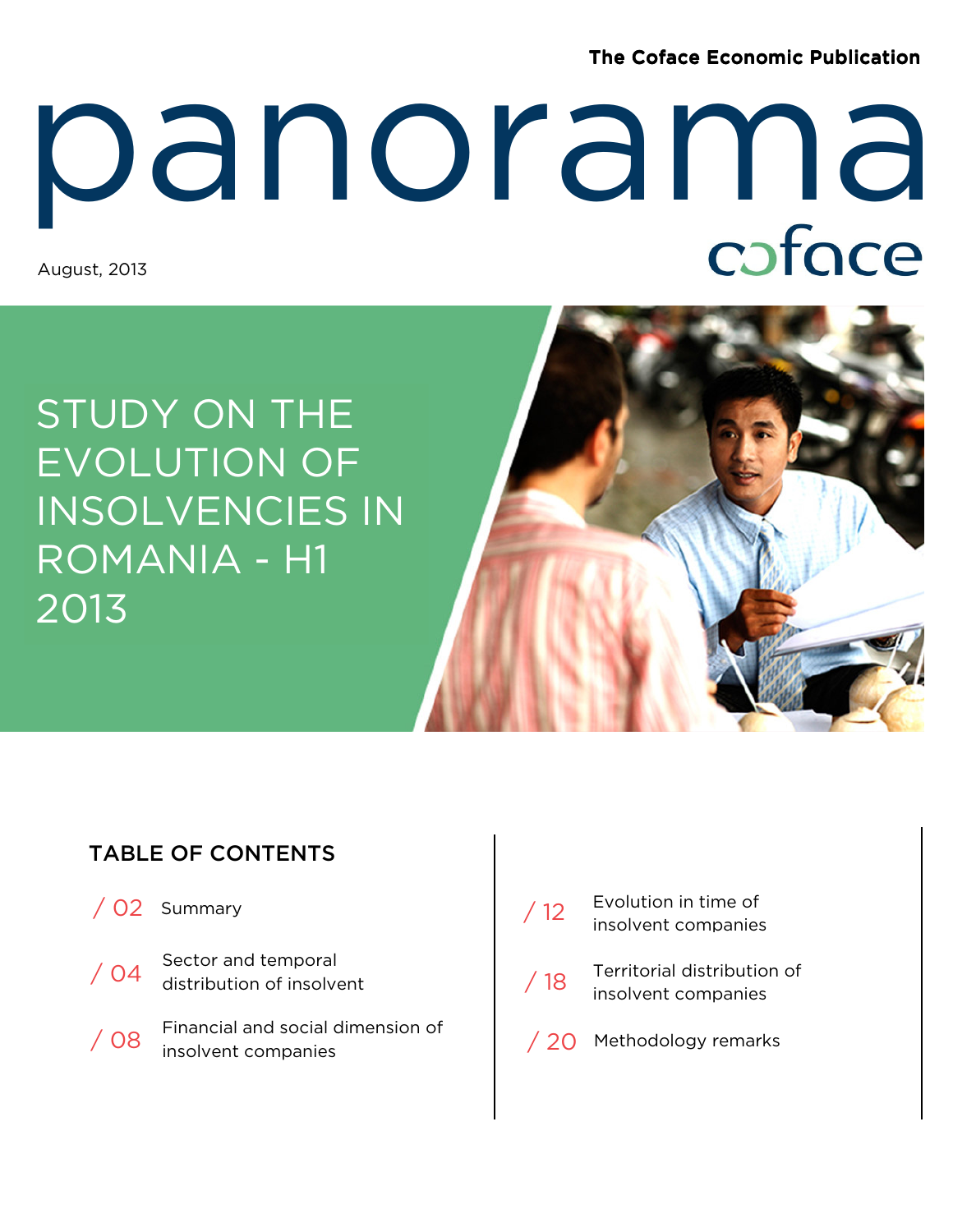#### 1. SUMMARY

 $\overline{a}$ 

According to the final data published by BPI and based on Coface methodology, during the first quarter of the current year 12,739 new insolvencies were initiated, by approximately 10% less than during the same term of the previous year, when 14,218 new insolvency proceedings were initiated. The decreasing trend of the number of insolvencies is obvious; whereas the second quarter of 2013 recorded a number of 5,923 newly initiated insolvencies, which represents 16% less than during the same period of time of the previous year, and 13% less than during the first quarter of 2013.

By analyzing the evolution of the pending insolvency cases over the last 5 years, we notice a tendency of consolidating the degree of concentration of volumes in the first 3 and 5 sectors, respectively. Thus, the weight of the first 3 sectors which reported the highest number of pending insolvency files in absolute numbers varied during the last 5 years between 50% and 54%, and the first 5 sectors between 65% and 70%. These weights are not random and are determined by structural factors, such as the sector distribution of all active companies at national level. Thus, the first 5 sectors that register the highest number of insolvencies cover a similar weight also from the point of view of total active companies. Taking into consideration this structural factor, it is important to analyze the number of insolvencies based on the number of total active companies<sup>1</sup> in the relevant sector. From this point of view, the top 5 sectors with the highest level of insolvencies per 1,000 active companies are Constructions, HORECA, Transports, Recreational activities and Metallurgy Industry.

After 5 years of continuous increase of newly initiated insolvencies, the auspices of year 2013 announce a dual change: while the number of insolvencies newly initiated during the current year is estimated to decrease by approx. 10%, we can notice more medium and large companies that become insolvent. Thus, the number of companies with a turnover higher than EUR 1 MIL, which became insolvent during the first semester of 2013, is of 414 companies, almost two times higher than the one registered during the same period of the previous year. During the period of time prior to their insolvency, the insolvent companies of H1 2013 recorded financial indicators better than the financial results recorded by the insolvent companies of the last three-four years. This applies to all size categories of the insolvent companies and the trend shows an increasing systemic risk. Detailed information on this issue can be found at "Financial" and social dimension of the insolvent companies" section. The data centralized by NBR concerning the unsettled payment instruments reported to CIP support these signals, whereas the number of payment instruments records a decrease, while the value of chargebacks as well as the average thereof reaches new maximum amounts, as we can see in the table below.

| Total January -<br>June | Total amounts<br>refused for<br>payment | No. of<br><i>incidents</i> | Average<br>value per<br>incident | <b>CIP amounts</b><br>% previous<br>year | CIP number<br>% previous<br>year | CIP average<br>% previous<br>year |
|-------------------------|-----------------------------------------|----------------------------|----------------------------------|------------------------------------------|----------------------------------|-----------------------------------|
| Year 2013               | 4,779,795                               | 83.699                     | 57.11                            | 22%                                      | $-8%$                            | 32%                               |
| Year 2012               | 3,924,599                               | 90.823                     | 43.21                            | 21%                                      | $-28%$                           | 69%                               |
| Year 2011               | 3,236,370                               | 126.657                    | 25.55                            | -33%                                     | $-32%$                           | $-1\%$                            |
| Year 2010               | 4,843,915                               | 187.475                    | 25.84                            | 21%                                      | $-23%$                           | 57%                               |
| Year 2009               | 4.016.929                               | 244.642                    | 16.42                            | 162%                                     | 129%                             | 14%                               |
| <b>Year 2008</b>        | 1,534,158                               | 106.921                    | 14.35                            |                                          |                                  |                                   |

<sup>1</sup>The "Active companies" category only included the companies with a registered turnover > EUR 1,000/ month during 2011.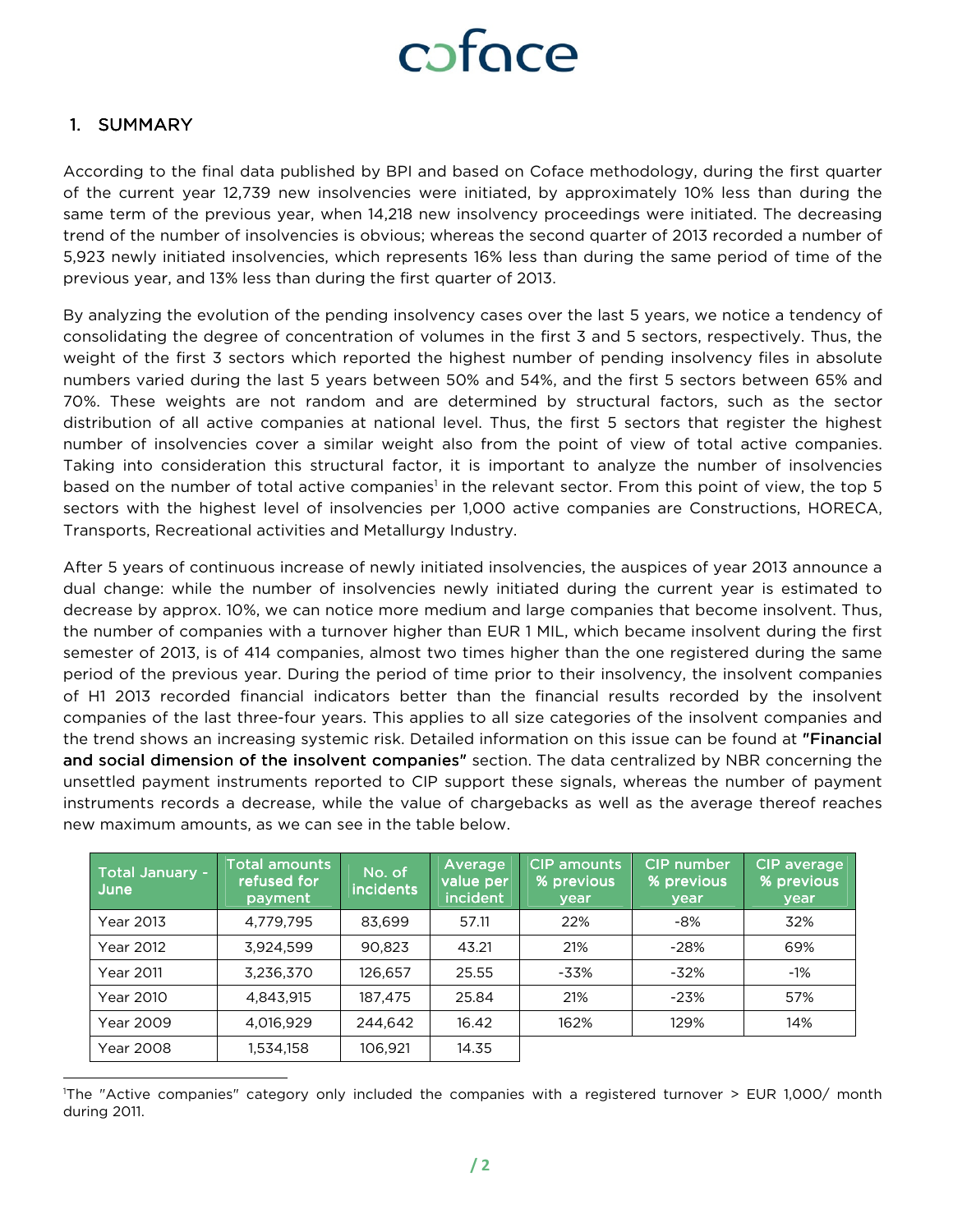### cofoce

By analyzing the financial results recorded by the insolvent companies for the last four years, prior to their cease of business, we can notice that these did not face significant P&L problems: the turnover even recorded a slight increase, by approx. 9%, and the loss recorded during the entire analyzed term was a single digit one, and the indebtedness degree, although high, registered subunit values during the entire term, based on shy but positive capitalizations. However, the problems that caused the companies' insolvency are more obvious from the balance sheet point of view, whereas the business indicators depreciated (the turnover of inventories and receivables slowed down), the increase of the indebtedness degree was fueled by the contracted short-term financing lines for the long-term orientation thereof (thus failing to comply with the principle of maturities; permanent resources were used for permanent assignments). All these elements generated the extension of the funds conversion cycle, whereas the liquidity buffer estimated through the working capital registered significant decreases.

The conclusions reached based on the sample of companies individually analyzed by Coface during the first semester of the current year lead to the same signals. Thus, approximately two thirds of the companies individually analyzed by Coface show an extremely high or significantly above the average insolvency risk, while approximately half of the companies make their payments very slow. These conclusions are important, whereas the analyzed sample generates 48% of the turnover of all active companies in Romania. At the same time, by analyzing the companies verified by Coface both in 2012 and in 2013, we can notice:

- The decrease of the risk rating from 4.84, registered in 2012, to 4.42, registered in 2013, the trend showing an increased insolvency risk for the analyzed companies;
- The (average) decrease by 14% of the commercial credit limit for the analyzed companies;
- **Both trends can be noticed for all size categories of analyzed companies, but mainly and more** intensely at companies with a turnover that exceeds EUR 1 MIL;
- The number of companies downgraded<sup>2</sup> by Coface is by 67% higher than the number of upgraded companies<sup>3</sup>.

Thus, we consider that the numeric decrease of insolvencies newly initiated during 2013 becomes relevant only from a statistical point of view, whereas the main reason of concern consists of the insolvency faced by a record number of medium and large companies, the latter being able to generate a faster and harder to replace negative impact on the economy.

 $\overline{a}$ 

<sup>&</sup>lt;sup>2</sup>Downgrade: deterioration of the risk rating by including the subject company in a lower category <sup>3</sup>Upgrade: improvement of the risk rating by including the subject company in a higher category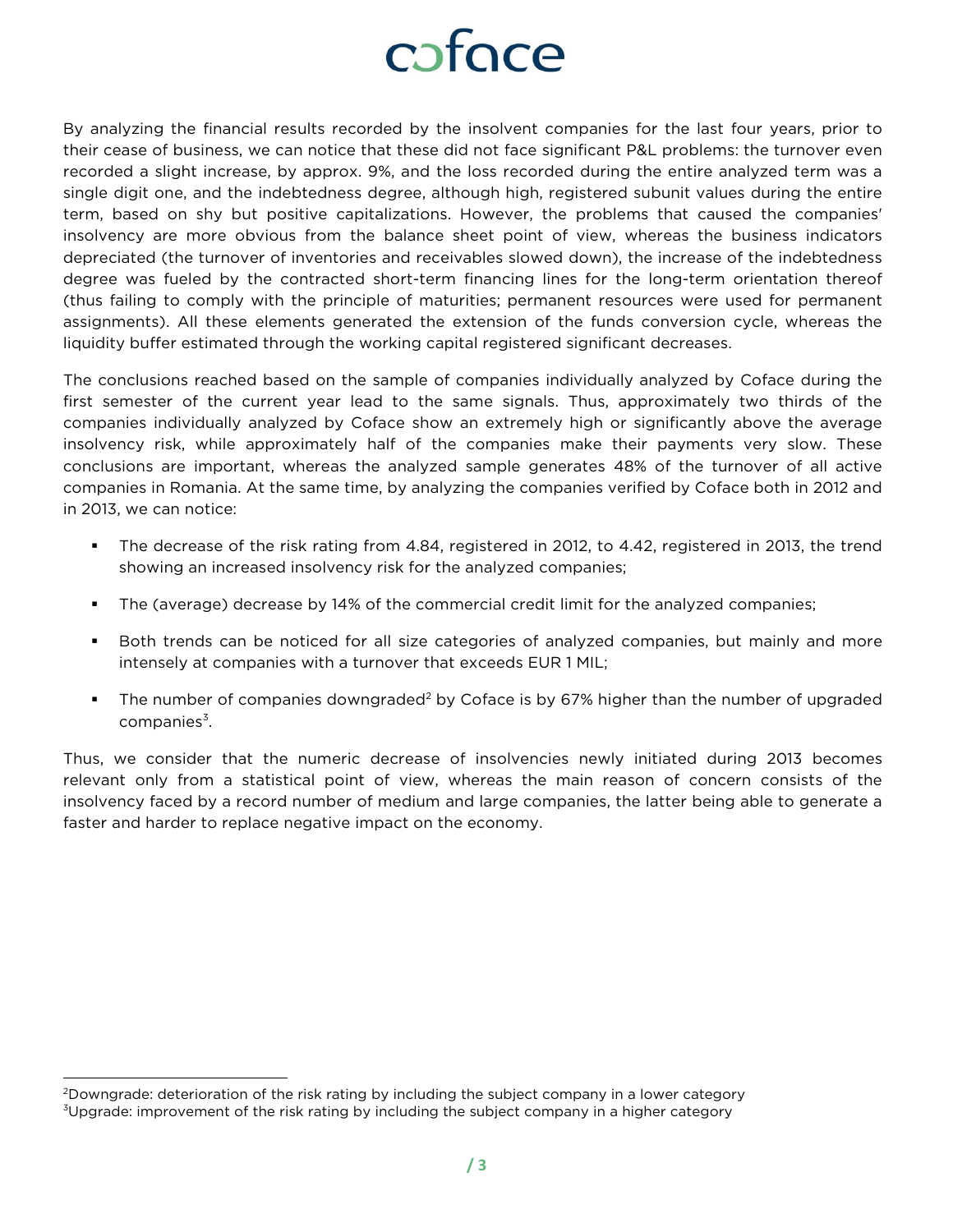

#### 2. SECTOR AND TEMPORAL DISTRIBUTION OF INSOLVENT COMPANIES

Coface Romania has conducted a new study on the evolution of the number of insolvencies in Romania, this time taking into consideration the new cases registered with the Insolvency Procedures Bulletin (BPI) between January - June, 2013<sup>4</sup>.

According to the final data published by BPI and based on Coface methodology, during the first semester of the current year 12,739 new insolvencies were initiated, by approximately 10% less than during the same term of the previous year, when 14,218 new insolvency proceedings were initiated.

| <b>Month</b>                                       | Year<br>2010 | <b>Year 2011</b> | <b>Year 2012</b> | Year 2013 (H1)                  |  |
|----------------------------------------------------|--------------|------------------|------------------|---------------------------------|--|
| January                                            | 1,897        | 1,709            | 2,159            | 2,094                           |  |
| February                                           | 1,903        | 1,849            | 2,420            | 2,417                           |  |
| March                                              | 1,887        | 2,160            | 2,560            | 2,305                           |  |
| April                                              | 1,506        | 1,847            | 2,340            | 2,556                           |  |
| May                                                | 1,544        | 2,097            | 2,396            | 1,793                           |  |
| June                                               | 1,880        | 2,127            | 2,343            | 1,574                           |  |
| July                                               | 852          | 811              | 1,322            |                                 |  |
| August                                             | 575          | 658              | 1,007            |                                 |  |
| September                                          | 2,021        | 2,061            | 2,444            | Estimate                        |  |
| October                                            | 1,932        | 2,202            | 2,724            | H <sub>2</sub> 2013:<br>10,573* |  |
| November                                           | 2,222        | 2,379            | 2,504            |                                 |  |
| December                                           | 1,431        | 1,599            | 1,623            |                                 |  |
| <b>TOTAL</b><br>(2013)<br>Annual<br>extrapolated)* | 19,650       | 21,499           | 25,842           | 23,312                          |  |
| <b>TOTAL Semester I</b>                            | 10,617       | 11,789           | 14,218           | 12,739                          |  |
| <b>Deviation Semester I</b>                        |              | 11%              | 21%              | $-10%$                          |  |

#### Table 1. Monthly evolution of insolvencies newly initiated during the last 3 years

\*The extrapolation multiplier was determined as average of the ratio between Total Insolvencies Semester II/ Total Insolvencies Semester I related to the term 2010-2012, namely 0.83. The decreased number of insolvencies of Semester II is due to the seasonal trend of the set of data, marked by the summer judicial vacation.

Source: BPI, Data processed by Coface

Hereinafter we will correlate the data provided by BPI with the financial statements submitted by the companies which became insolvent with MoF in order to understand the structural elements which caused the cease of these companies' activity.

l

<sup>4</sup>See Methodology Remarks on page 20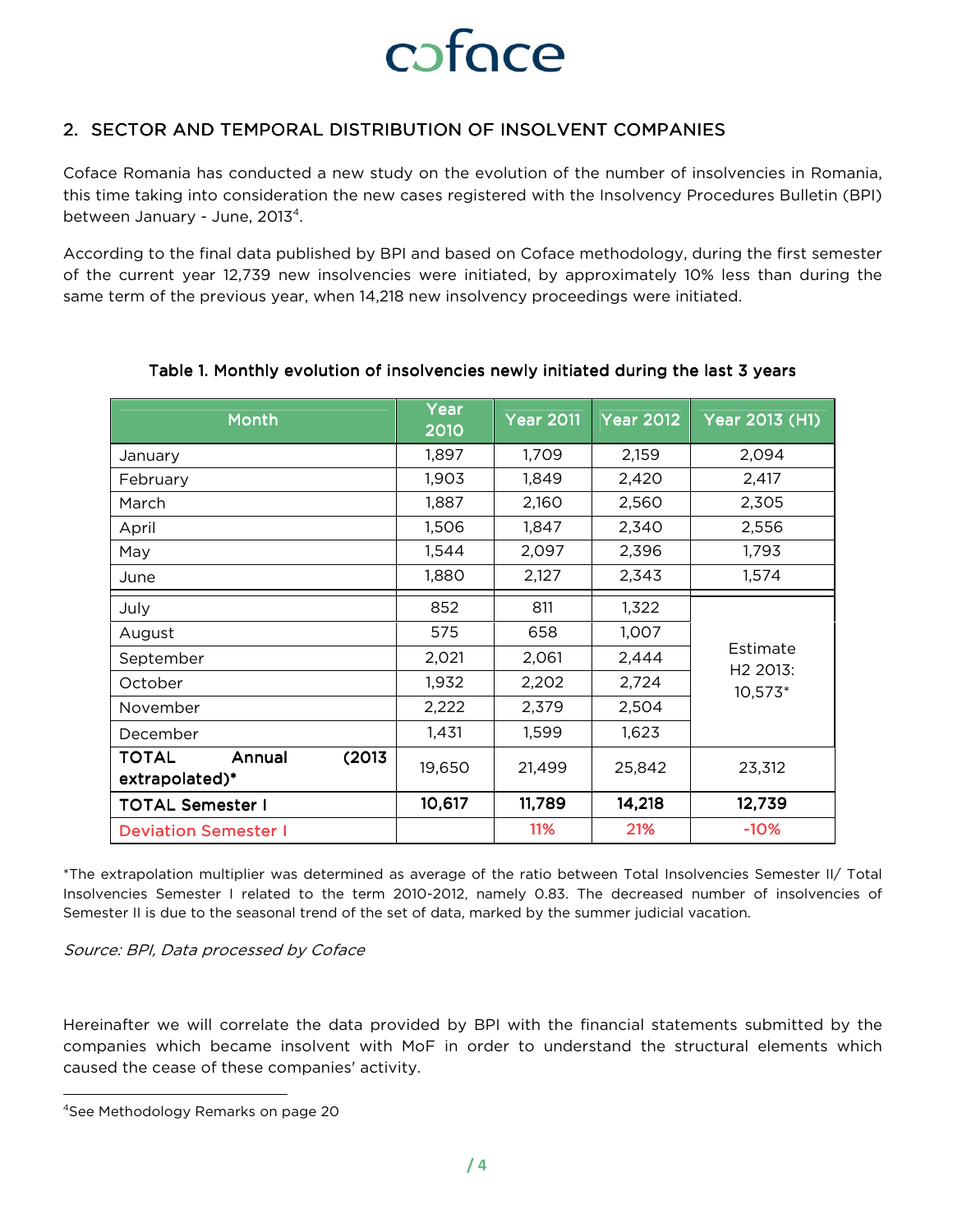By comparing the data provided by BPI with the ones published by MFP we can notice a gradual increase of the transparency degree recorded by the companies which became insolvent. Thus, if less than 40% of the companies which became insolvent in 2010 and 2011, respectively, submitted their financial statements with MoF, this indicator increased to approximately 47% for the companies which became insolvent in 2012 and to 49% for the first semester of the current year. Thus, we can appreciate that, in average, one of two companies that became insolvent submits the financial statements during the year prior to the insolvency initiation.

| Total insolvencies 2013 (Semester I)      | 12,739 |
|-------------------------------------------|--------|
| of which submitted statements with MoF    | 6,279  |
| Percentage                                | 49.29% |
| Total insolvencies 2012 (current figures) | 25,842 |
| of which submitted statements with MoF    | 12,021 |
| Percentage                                | 46.52% |
| Total insolvencies 2011                   | 21,499 |
| of which submitted statements with MoF    | 8,153  |
| Percentage                                | 37.92% |
| Total insolvencies 2010                   | 19,650 |
| of which submitted statements with MoF    | 7,902  |
| Percentage                                | 40.21% |

#### Table 2. Insolvent companies – financial statements

Source: MoF, BPI

Based on the financial statements submitted during the year prior to the insolvency initiation and depending on the main scope of business set out by NACE code, Coface distributed the companies that became insolvent to the 23 most important business sectors, the figures being shown in the following table.

|  |  |  |  | Table 3. Sector distribution of insolvencies for the last 2 years* |
|--|--|--|--|--------------------------------------------------------------------|
|--|--|--|--|--------------------------------------------------------------------|

| <b>Business sector</b>                         | Insolvenci<br>es 2013_H1 | 2013<br>$H1_{\_\infty}$ % | Insolvenci<br>es 2012 | <b>Insolvencies</b><br>for every<br>1.000<br>companies |
|------------------------------------------------|--------------------------|---------------------------|-----------------------|--------------------------------------------------------|
| Retail trade                                   | 2.741                    | 22%                       | 5.890                 | 43                                                     |
| Wholesale trade and distribution               | 2.094                    | 16%                       | 4,178                 | 46                                                     |
| Constructions                                  | 1.867                    | 15%                       | 3.716                 | 68                                                     |
| Other services, provided mainly to enterprises | 964                      | 8%                        | 1,889                 | 29                                                     |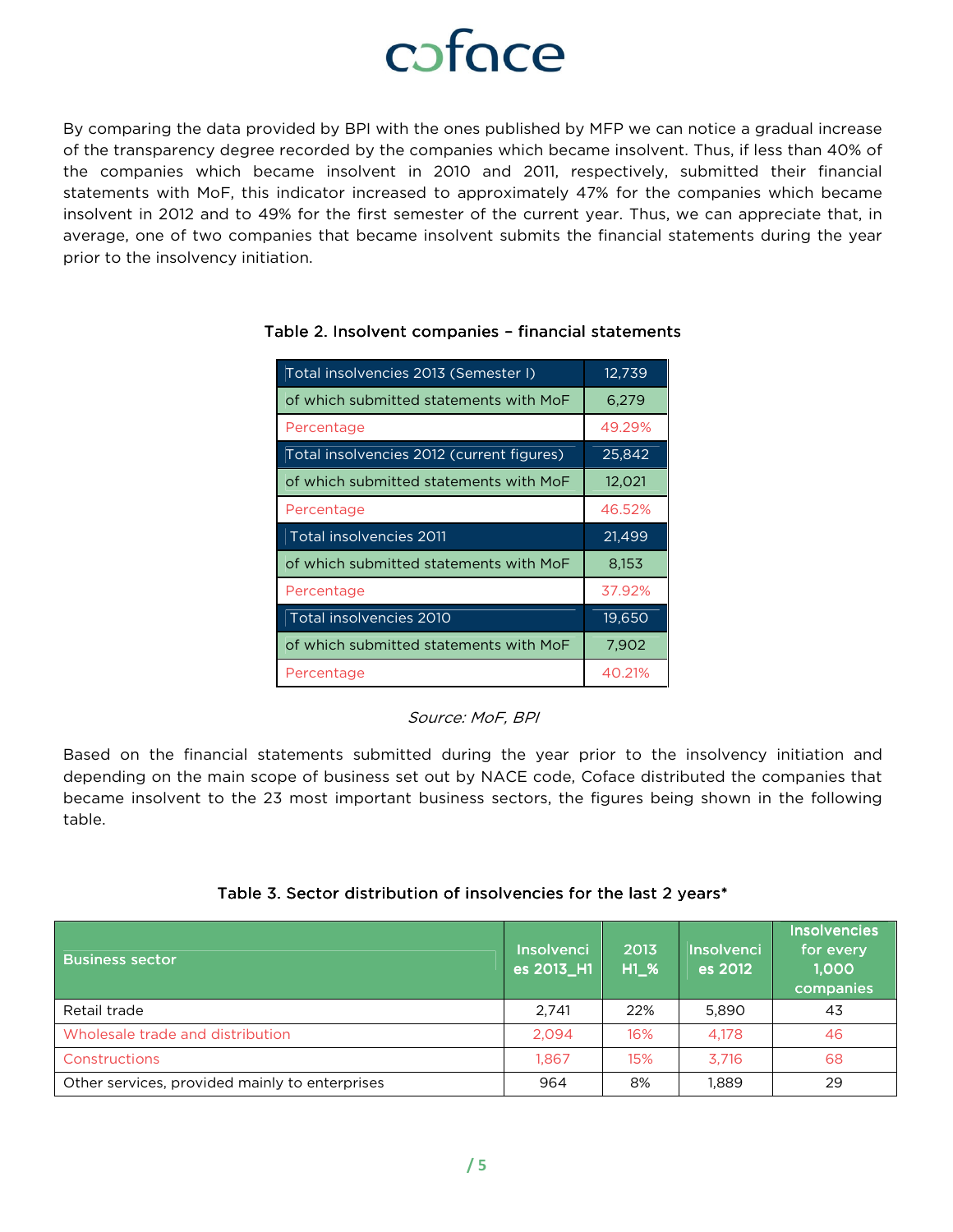| Transportation                                                               | 931    | 7%    | 1.676           | 58 |
|------------------------------------------------------------------------------|--------|-------|-----------------|----|
| Hotels and restaurants                                                       | 917    | 7%    | 1.837           | 61 |
| Manufacture of wood and wooden products                                      | 485    | 4%    | 973             | 52 |
| Agriculture                                                                  | 381    | 3%    | 686             | 36 |
| Manufacture of textile products, clothing and footwear                       | 363    | 3%    | 837             | 41 |
| Food and beverage industry                                                   | 325    | 3%    | 665             | 42 |
| Metallurgic industry                                                         | 312    | 2%    | 578             | 53 |
| Real estate transactions                                                     | 231    | 2%    | 543             | 52 |
| Other personal services                                                      | 227    | 2%    | 416             | 35 |
| IT                                                                           | 146    | 1%    | 322             | 19 |
| Recreational, cultural and sports activities                                 | 130    | $1\%$ | 270             | 55 |
| Manufacture of machinery and equipment                                       | 128    | $1\%$ | 308             | 29 |
| Manufacture of chemical substances and products                              | 118    | 1%    | 223             | 43 |
| <b>Financial intermediations</b>                                             | 116    | 1%    | 291             | 30 |
| Sewage and waste disposal, sanitation and similar activities                 | 83     | 1%    | 190             | 35 |
| Post and telecommunications                                                  | 67     | 1%    | 96              | 35 |
| <b>Extractive industry</b>                                                   | 53     | 0%    | 10 <sub>3</sub> | 43 |
| Manufacture and provision of electrical and thermal energy,<br>water and gas | 32     | O%    | 45              | 47 |
| Health care and social security                                              | 28     | 0%    | 110             | 6  |
| <b>Total</b>                                                                 | 12,739 | 100%  | 25,842          | 44 |

\*Through the linear extrapolation of the companies that submitted their financial statements with MoF on the year prior to the insolvency initiation, the first ten sectors that record the highest number of insolvencies per 1,000 active companies (and which record a turnover above EUR 1,000/month) were highlighted in red.

#### Source: BPI, MoF

l

Even if we do not possess the information regarding the main business for all companies which became insolvent during the analyzed period<sup>5</sup>, there are two reasons based on which we estimate that the sector distribution at the level of the entire portfolio is similar to the one analyzed for the sample above, namely:

- The weight of the sample is significant from a statistical point of view for both years.
- The weights of the sector distribution within the sample show values similar to the weights of the distribution at the level of the entire portfolio recorded in the studies conducted by Coface for the last three years.

<sup>&</sup>lt;sup>5</sup>Such data can be computed for approximately half of the insolvent companies.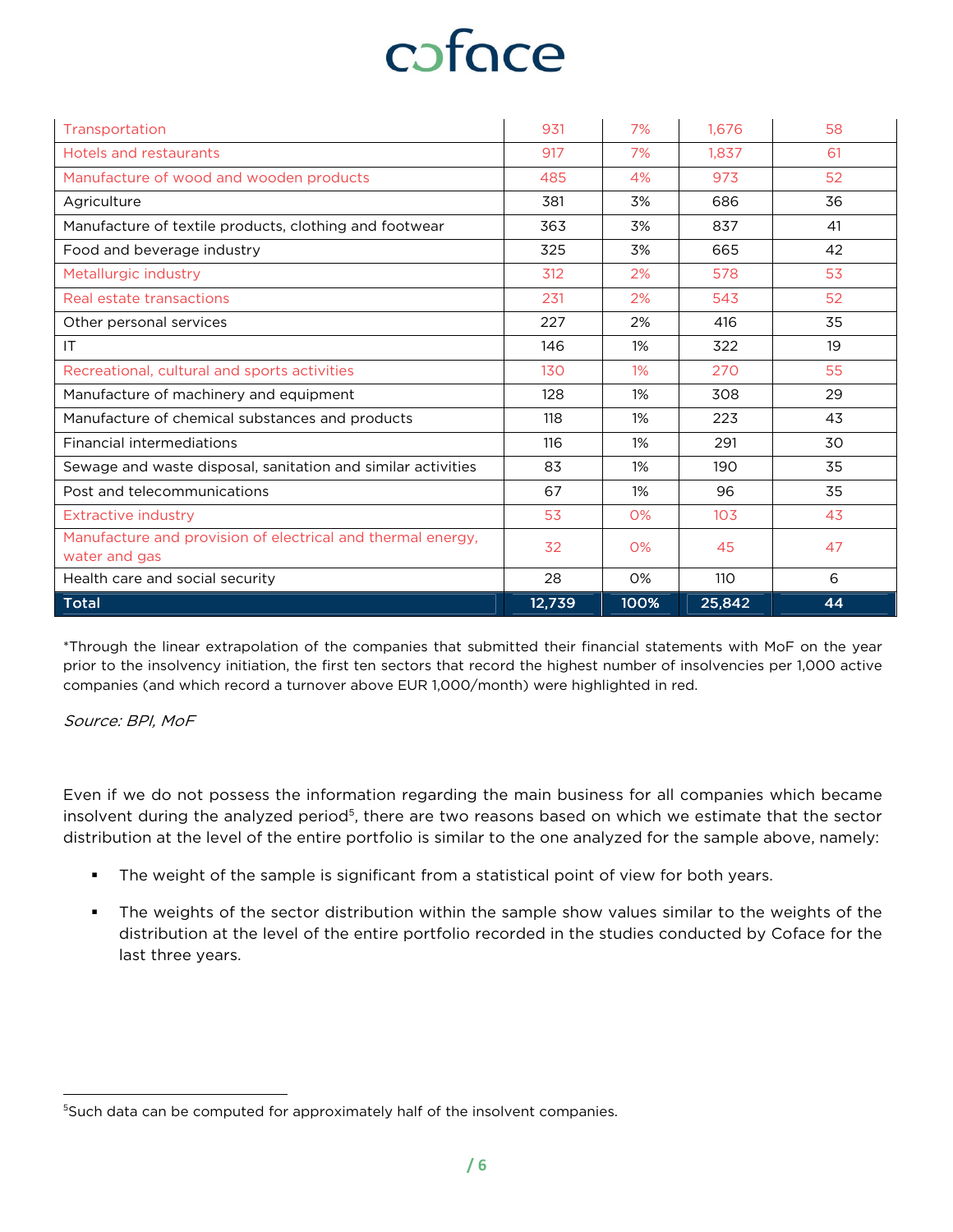#### TOP 10 SECTORS BASED ON THE NUMBER OF INSOLVENCIES DURING H1\_2013



Source: BPI, MoF, Data processed by Coface

For the third consecutive year, the first ten sectors which report the highest number of insolvent companies are unchanged, as the only modifications relate to the order in the standings, but with variations of one, maximum two positions.

By analyzing the evolution of the pending insolvency cases over the last 5 years, we notice a tendency of consolidating the degree of concentration of volumes in the first 3 and 5 sectors, respectively. Thus, the weight of the first 3 sectors which reported the highest number of pending insolvency files in absolute numbers varied during the last 5 years between 50% and 54%, and the first 5 sectors between 65% and 70%.

These weights are not random and are determined by structural factors, such as the sector distribution of all active companies at national level. Thus, the first 5 sectors that register the highest number of insolvencies cover a similar weight also from the point of view of total active companies. Taking into consideration this structural factor, it is important to analyze the number of insolvencies based on the number of total active companies<sup>6</sup> in the relevant sector. Thus, the first ten sectors that register the highest values related to this indicator are mentioned in the following chart. Constructions, HORECA, Transports, Recreational activities and the Metallurgic Industry are the sectors with the highest level of insolvencies initiated during the first semester of the current year, based on the number of active companies at the end of 2012. It should be noted that the same sectors were also included in the top 5 sectors with the highest value of this indicator in 2012, which shows the persistence of certain systemic structural issues.

 $\overline{a}$ 

<sup>&</sup>lt;sup>6</sup>The "Active companies" category only included the companies with a registered turnover > EUR 1,000/ month during 2011.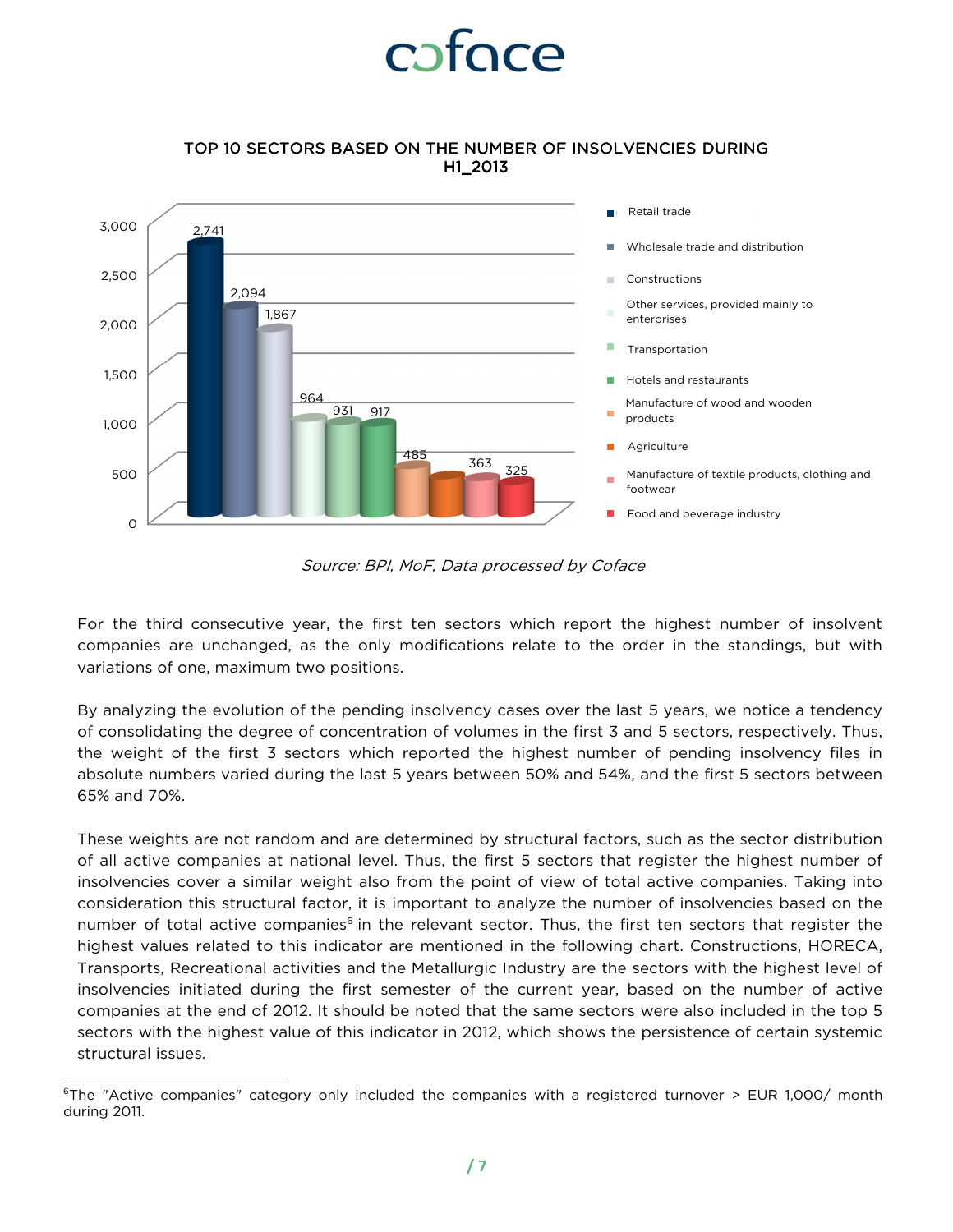TOP 10 SECTORS BASED ON THE NUMBER OF INSOLVENCIES DURING H1\_2013



Source: BPI, MoF, Data processed by Coface

#### 3. FINANCIAL AND SOCIAL DIMENSION OF INSOLVENT COMPANIES

In this section we analyzed the companies for which the insolvency procedure was initiated during the first semester of the last four years, based on the financial statements submitted with MFP one year before the triggering of insolvencies.

Thus, the most important financial indicators for companies that became insolvent during the analyzed periods of time are computed in the table below.

| Indicator                             | <b>Insolvencies</b><br>H1_2013 | <b>Insolvencies</b><br>H1_2012 | <b>Insolvencies</b><br>H1_2011 | <b>Insolvencies</b><br>H1_2010 |
|---------------------------------------|--------------------------------|--------------------------------|--------------------------------|--------------------------------|
| Average turnover (RON)                | 2,329,341                      | 1,401,040                      | 1,108,957                      | 1,552,447                      |
| Average Number of<br><b>Employees</b> | 9.15                           | 8.84                           | 8.51                           | 10.54                          |
| Net Loss % (of the turnover)          | $-7.59%$                       | $-22.77\%$                     | $-19.53%$                      | $-22.12\%$                     |
| Indebtedness level                    | 96.51%                         | 103.00%                        | 112.77%                        | 99.65%                         |
| Debts / Turnover                      | 107.37%                        | 178.59%                        | 195.84%                        | 148.32%                        |
| DSO (number of days)                  | 139.20                         | 138.70                         | 172.62                         | 172.62                         |

|  | Table 4. Financial indicators for the insolvent companies in H1 during the last four years |  |  |  |  |
|--|--------------------------------------------------------------------------------------------|--|--|--|--|
|  |                                                                                            |  |  |  |  |

Source: Data processed by Coface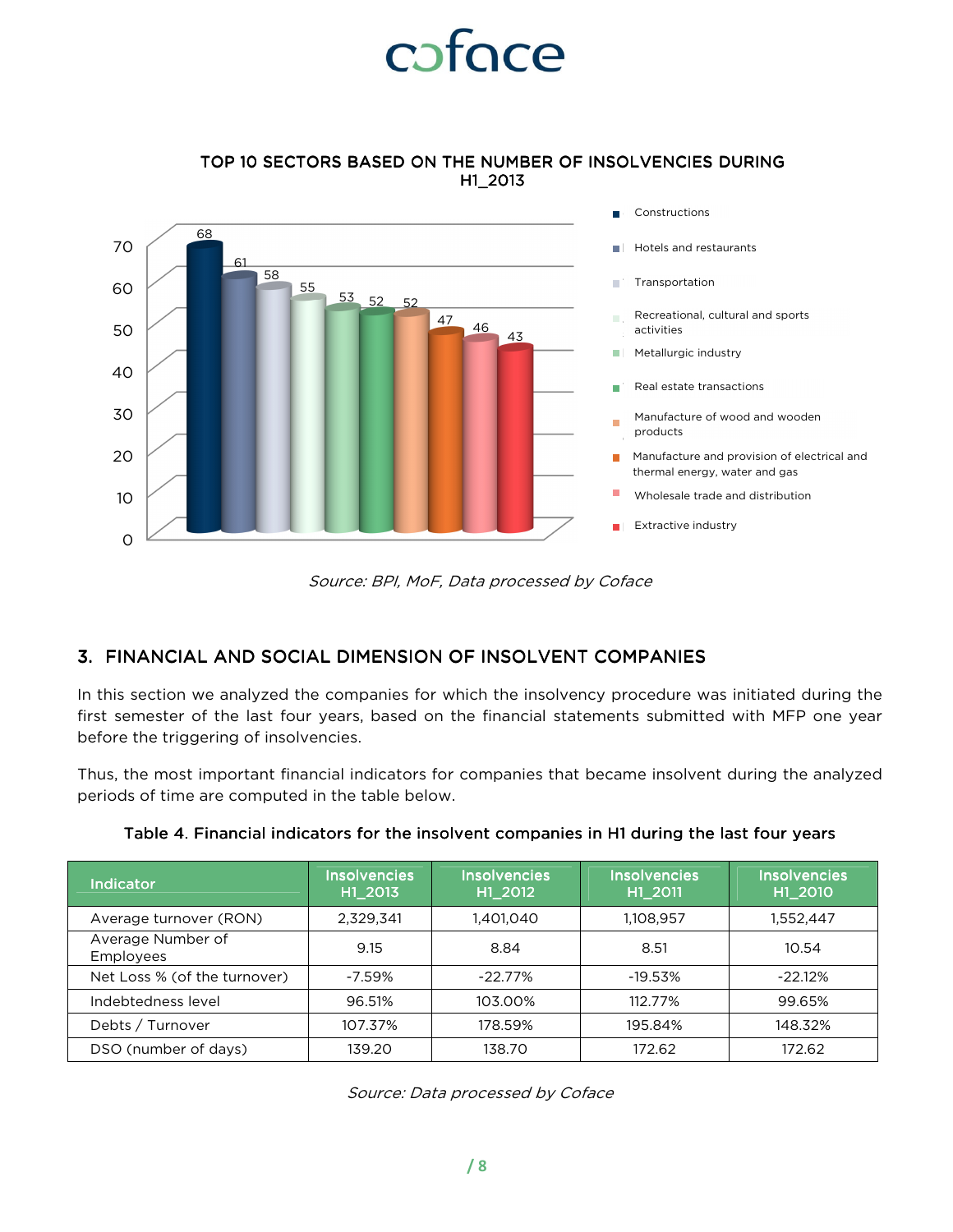Based on the financial information submitted with MoF for the activity carried out during the year prior to the insolvency initiation, we can notice as follows:

- The average value of the turnover obtained by the companies which became insolvent during the first semester of 2013, further to the activity carried out during the year prior to the one when the company became insolvent, is almost two times higher than the one of the companies which became insolvent during the same period of time of the previous year.
- The social dimension of the companies which became insolvent during the first semester of 2013 is significantly higher than that of the insolvent companies of the previous year, these registering an average of 9.15 employees.
- At the same time, the average debts registered by insolvent companies during the first semester of 2013 only amounted to RON 2.5 mil. /company, an ascending trend compared to the level registered by companies which became insolvent during the similar period of time of the previous years (RON 1.9 mil / company in H1 2011 and RON 2.3 mil /company in H1 2012, respectively).
- Even if from a numerical point of view the weight of medium, large and very large enterprises accounted for only 3% - 4% of the total number of companies which became insolvent during the first semester of the last 3 years, the weight of the turnover recorded by them in the total turnover rose significantly, from 32% in 2011 and 48% in 2012 to 59% in 2013.
- The same trend can be noticed also for the weight of debts depending on the size category of insolvent companies. Thus, the weight of debts recorded by medium, large and very large enterprises rose constantly in the last three years, from 30% in 2011 to 49% in 2013

As we can see in the table above, most financial indicators related to the companies which became insolvent during the first semester of 2013 are better than those computed for the companies which became insolvent during the same period of time of the last three years. This can be caused by the increasing weight of large and very large insolvent companies, because these already reached maturity in the context of an extended term of business (the average term of operation of these companies exceeds 10 years). Thus, we can notice a significant increase of the financial scale of the companies which became insolvent during the first semester of the current year compared to the same period of the previous year, which generated the increase of the turnover and debts of insolvent companies, but at the same time the average decrease of the loss and indebtedness ratio and of the duration of receivables collection.

Taking in consideration the significant impact of large and very large companies on the consolidated financial indicators for the analyzed sample, it is important to determine these indicators solely for SMEs (including micro-enterprises). The related figures are computed again in the table below, and are able to confirm the above mentioned structural issue, namely that more and larger companies become insolvent. This applies to all size categories and can signal an increasing systemic risk.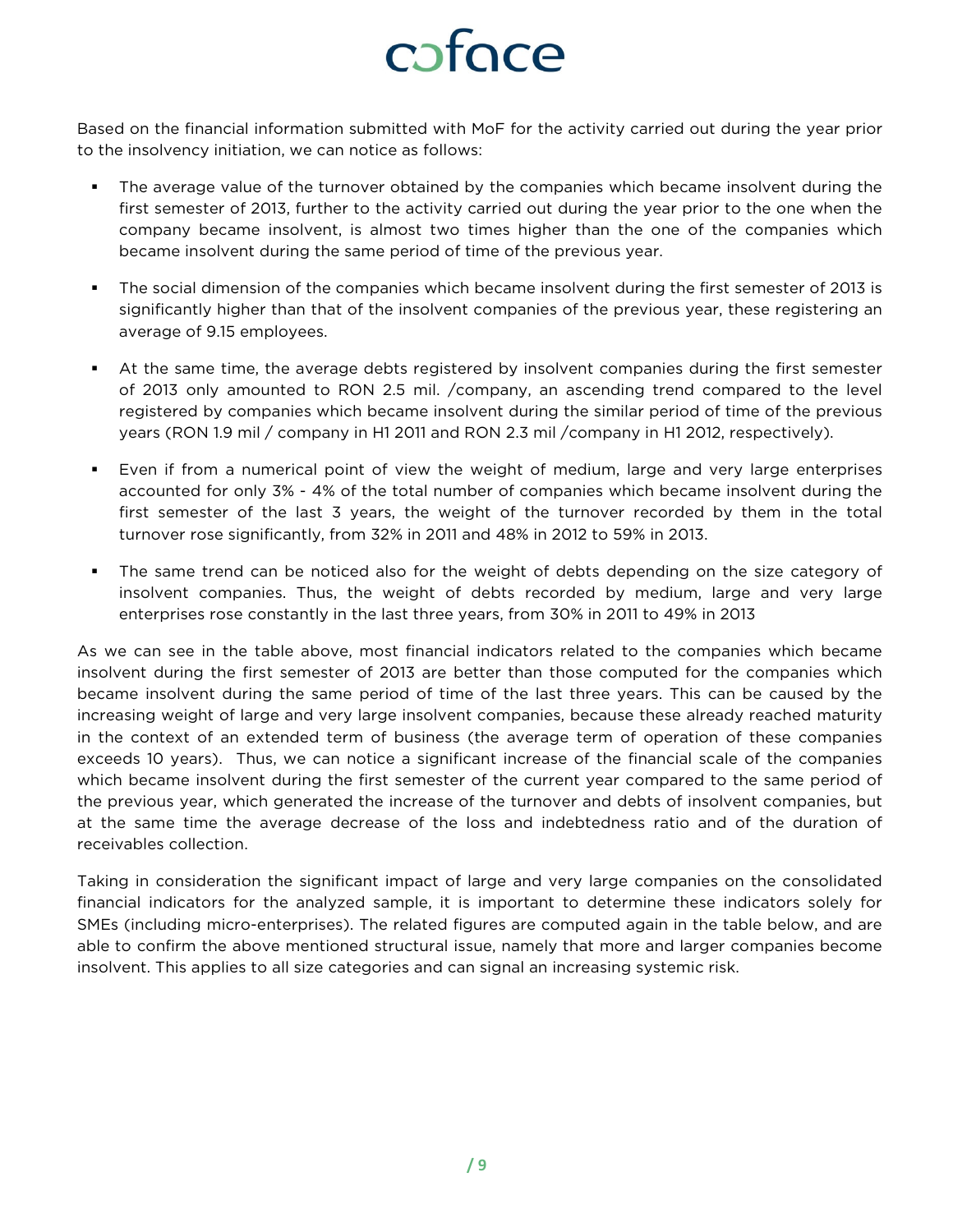### caface

| <b>Indicator</b>             | <b>Insolvencies</b><br>H1 2013 | <b>Insolvencies</b><br>H1 2012 | <b>Insolvencies</b><br>H1 2011 | <b>Insolvencies</b><br>H1 2010 |
|------------------------------|--------------------------------|--------------------------------|--------------------------------|--------------------------------|
| Average turnover (RON)       | 1,662,050                      | 692,693                        | 1,013,923                      | 1,390,326                      |
| Average No. of Employees     | 7.47                           | 4.95                           | 7.14                           | 8.75                           |
| Net Loss % (of the turnover) | $-6.54%$                       | $-29.75%$                      | $-19.97\%$                     | $-18.98%$                      |
| Indebtedness level           | 93.32%                         | 114.70%                        | 108.54%                        | 100.12%                        |
| Debts / Turnover             | 123.55%                        | 217.31%                        | 193.23%                        | 150.37%                        |
| DSO (number of days)         | 158.78                         | 218.30                         | 223.67                         | 183.50                         |

#### Table 5. Financial indicators for the insolvent SMEs in H1 during the last four years

\*Including Microenterprises

In the context of the financing restrictions that persisted for the last 3-4 years, and which were more acute for the SMEs, the large and very large companies progressively played a more and more significant "commercial bank" role for their customers, by preferring to accept extended collection terms. Thus, during the last years the SMEs transferred a significant part of the banking credit to the commercial one (supplier's credit), and this intensified the relations between private companies, which started to show a significant financial form, not a merely commercial one. Based on these structural economy changes, the effect of contagion and propagation of negative shocks is much faster nowadays. Furthermore, the insolvency initiation phenomenon of a higher number of large and very large companies, announced by Coface in its recent survey on the dynamics of the first quarter of the current year, is perpetuated and even accelerated at the level of the first semester.

Based on the erosion of sustainability and self-financing capacity, as a consequence of the effects of the financial crisis of the last three years, as well as on the degradation of payment discipline at the entire economy level, the large and very large companies start to show a higher sensitivity to external or internal shock exposure, where the liquidity-related pressure is increasing. This can be noticed in the graphic displays below, where one can notice that the number of companies with a turnover higher than EUR 1 million, which became insolvent during the first semester of the current year, is of 414 companies, almost two times higher than the one registered during the same period of the previous year.



Distribution of insolvent companies during H1 2010-2013,

Source: BPI, Data processed by Coface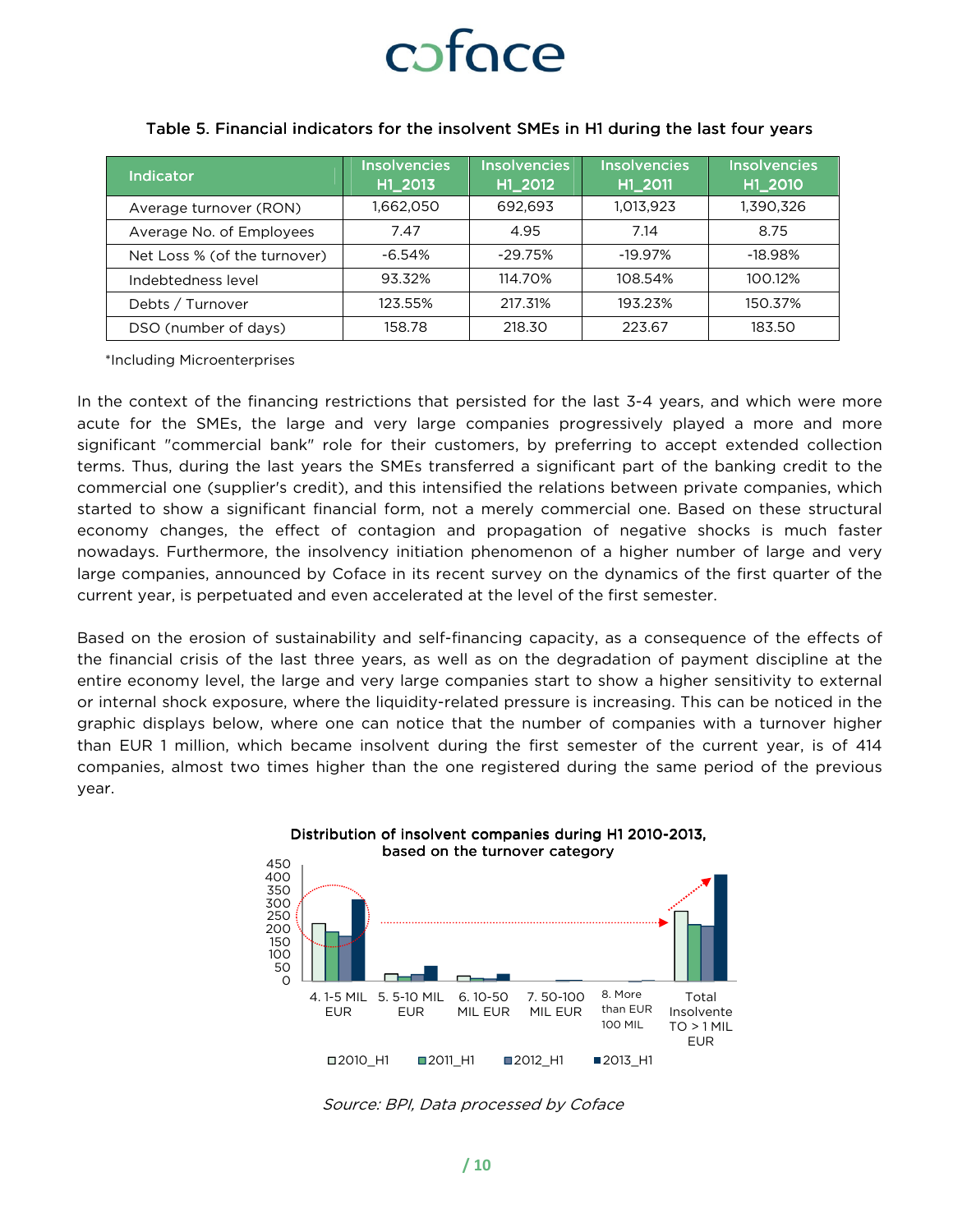

#### Table 6. Companies which became insolvent in semester I, 2010 - 2013

| <b>Turnover Category</b>          | 2010 H1 | 2011 H1 | 2012 H1 | 2013 H1 |
|-----------------------------------|---------|---------|---------|---------|
| EUR 1-5 MIL                       | 223     | 191     | 174     | 316     |
| <b>EUR 5-10 MIL</b>               | 28      |         | 26      | 60      |
| <b>EUR 10-50 MIL</b>              | 20      |         | 9       | 29      |
| <b>EUR 50-100 MIL</b>             |         |         |         |         |
| More than 100 MIL EUR             |         |         |         |         |
| Total Insolvencies TO > 1 MIL EUR | 271     | 219     | 213     | 414     |

Source: BPI, Data processed by Coface

The conclusions obtained from the analysis of the sample of companies which became insolvent during the current year are confirmed by the tendencies noticed at national level. The increased number of medium, large and very large companies which became insolvent determined the increase of the average value of payment incidents reported to CIP, based on an increased value of incidents and a decreased number of chargebacks (the large and very large companies may register a lower number of transactions, but with a much higher average value than the rest of the companies).

Also, according to the data published by  $CIP<sup>7</sup>$ , the amounts refused for payment with debit instruments during the first 6 months of the current year had a total worth of RON 4.7 BILLION, by 22% higher compared to the same period of the previous year. While the number of payment incidents during the same analyzed term decreased by 8%, the average value of payment incidents increased by 32%. Thus, the average payment incidents registered between January - June, 2013 amounted to RON 57.11 K, compared to the level registered during the same term of the previous year, namely RON 43 K.

| Total January -<br>June | <b>Total amounts</b><br>refused for<br>payment | Number of<br><b>incidents</b> | Average value<br>per incident | <b>CIP</b><br>amounts<br>%<br>previous<br>year | <b>CIP</b><br>number %<br>previous<br>year | <b>CIP</b><br>average %'<br>previous<br>year |
|-------------------------|------------------------------------------------|-------------------------------|-------------------------------|------------------------------------------------|--------------------------------------------|----------------------------------------------|
| Year 2013               | 4,779,795                                      | 83,699                        | 57.11                         | 22%                                            | $-8%$                                      | 32%                                          |
| Year 2012               | 3,924,599                                      | 90.823                        | 43.21                         | 21%                                            | $-28%$                                     | 69%                                          |
| <b>Year 2011</b>        | 3,236,370                                      | 126.657                       | 25.55                         | $-33%$                                         | $-32%$                                     | $-1%$                                        |
| Year 2010               | 4,843,915                                      | 187,475                       | 25.84                         | 21%                                            | $-23%$                                     | 57%                                          |
| Year 2009               | 4.016.929                                      | 244.642                       | 16.42                         | 162%                                           | 129%                                       | 14%                                          |
| <b>Year 2008</b>        | 1,534,158                                      | 106,921                       | 14.35                         |                                                |                                            |                                              |

#### Table 7. Evolution of payment incidents reported by NBR

Source: NBR (CIP), The amounts are expressed in K RON

l

<sup>7</sup>Payments Incidents Register, NBR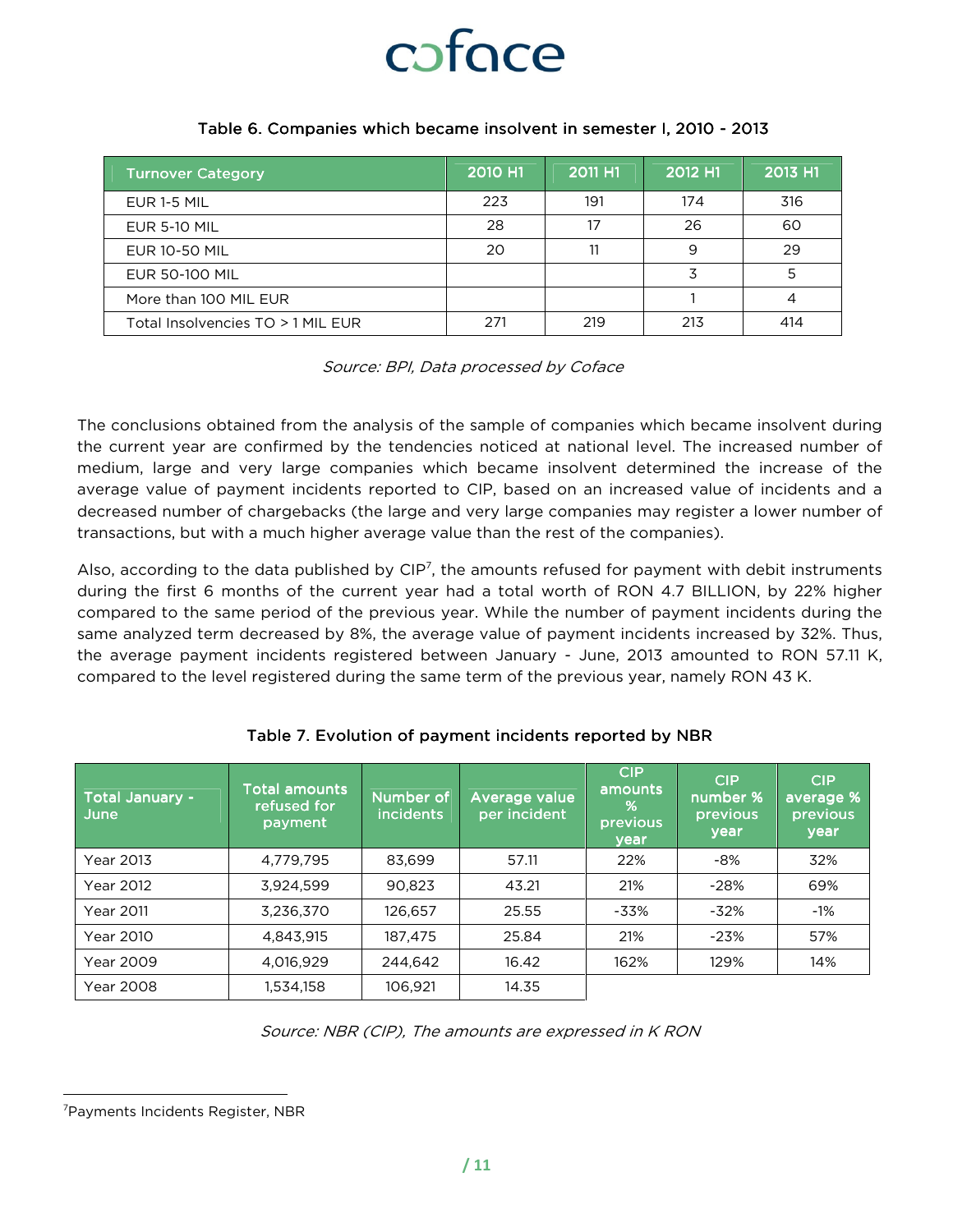### caface

In line with the extension of the receivables collection term from economy, the tendency may indicate a deterioration of the payment behavior regarding the observance of debit instruments, which might cause the companies to require the partial or full payment in advance in order to protect themselves against the commercial credit risk.



Source: NBR, data processed by Coface

#### 4. EVOLUTION IN TIME OF INSOLVENT COMPANIES

During the first semester of the current year Coface Romania CMS individually analyzed, upon the request of the business partners or in order to monitor the direct exposures within the Insurance division, a number of 20,943 companies, with a total turnover of EUR 109 BLN, representing approximately 48% of the turnover of all active companies at national level. By analyzing the distribution of companies per risk areas, we can notice as follows:

- 15% of the analyzed companies belong to the NIGA risk zone (Non-Investment Grade Aggravated), namely a category regarding which Coface does not recommend a credit limit due to the extremely high insolvency risk.
- 50% of the analyzed companies belong to the NIG risk zone (Non-Investment Grade), the insolvency risk of these companies being above the average.
- Only 25% of the companies belong to the IG risk zone (Investment Grade), category regarding which the insolvency risk is considered low.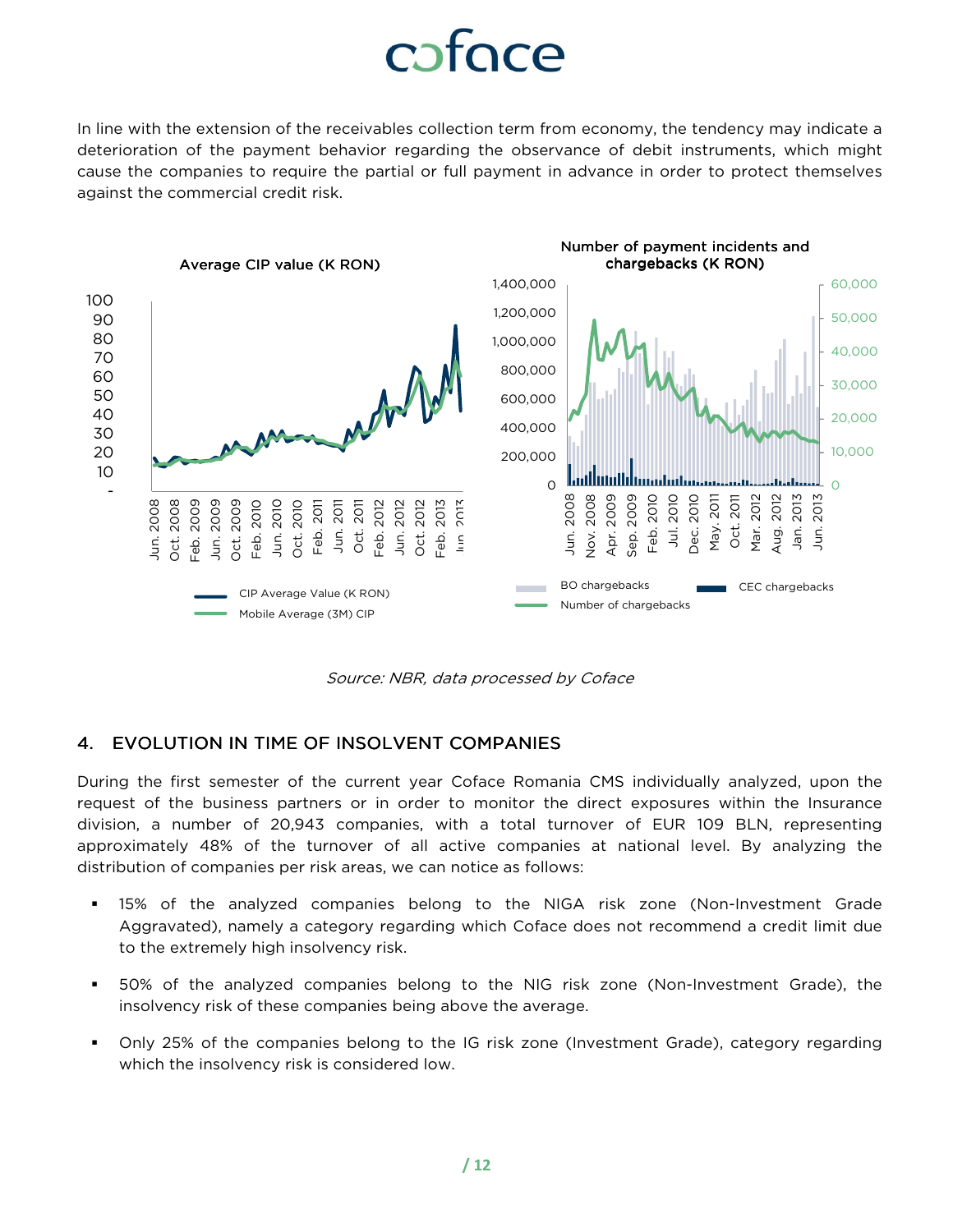### cofoce

 The remainder of 10% consist of companies that, on the moment when the analyze was performed, had either a filed insolvency claim filed and pending with the courts of law (in which case Coface provisionally suspends the rating and the limit recommendation and the issuance of the final decision) or an already opened insolvency proceeding (in which case the rating is 0, because the risk is already materialized).

In the punctual credit report Coface also includes an indicator on the payment behavior of the subject company. The regime of payments is an indicator that directly influences the maximum exposure<sup>8</sup> recommended by Coface and indirectly influences the risk category to which the subject company belongs.

The most frequent observations mentioned at Regime of Payments section, in addition to CIP interrogation (Payment incidents) and debts to the State Budget:

- The financial indicators (indebtedness degree, immediate and current liquidity, solvency, payment days, working capital);
- The collection cases:
- **The insolvency applications.**

| Code              | <b>Meaning</b>                                                                                                                                         |
|-------------------|--------------------------------------------------------------------------------------------------------------------------------------------------------|
| 0                 | No relevant payment information available.                                                                                                             |
| 1                 | No available information concerning payment incidents.                                                                                                 |
| $12 \overline{ }$ | Based on the current status of the company, at this moment Coface Central Europe cannot provide a<br>final estimation on the payment behavior thereof. |
| 14                | Based on the available information, at this moment Coface Central Europe cannot provide a final<br>estimation on the payment behavior thereof.         |
| 15                | Due to the insolvency/ registered debt collection information, the payment regime cannot be<br>assessed at this moment.                                |
| 100               | The payments are made with extreme precision.                                                                                                          |
| 200               | The payments are made regularly.                                                                                                                       |
| 300               | The payments are made in compliance with the agreed conditions.                                                                                        |
| 400               | The payments are not made regularly.                                                                                                                   |
| 450               | The payments are made slowly.                                                                                                                          |
| 500               | The payments are made extremely slow.                                                                                                                  |
| 550               | The payments are made extremely hard, legal proceedings are required on a regular basis.                                                               |
| 600               | The payments ceased.                                                                                                                                   |
|                   |                                                                                                                                                        |

#### Table 8. Meaning of the code in Coface regime of payments

<sup>&</sup>lt;sup>8</sup>The upper credit limit acceptable for a supplier or service provider with payment within an average 60-day term (It is considered that the subject company has an average number of 5 suppliers/providers that deliver goods or provide services at the same time).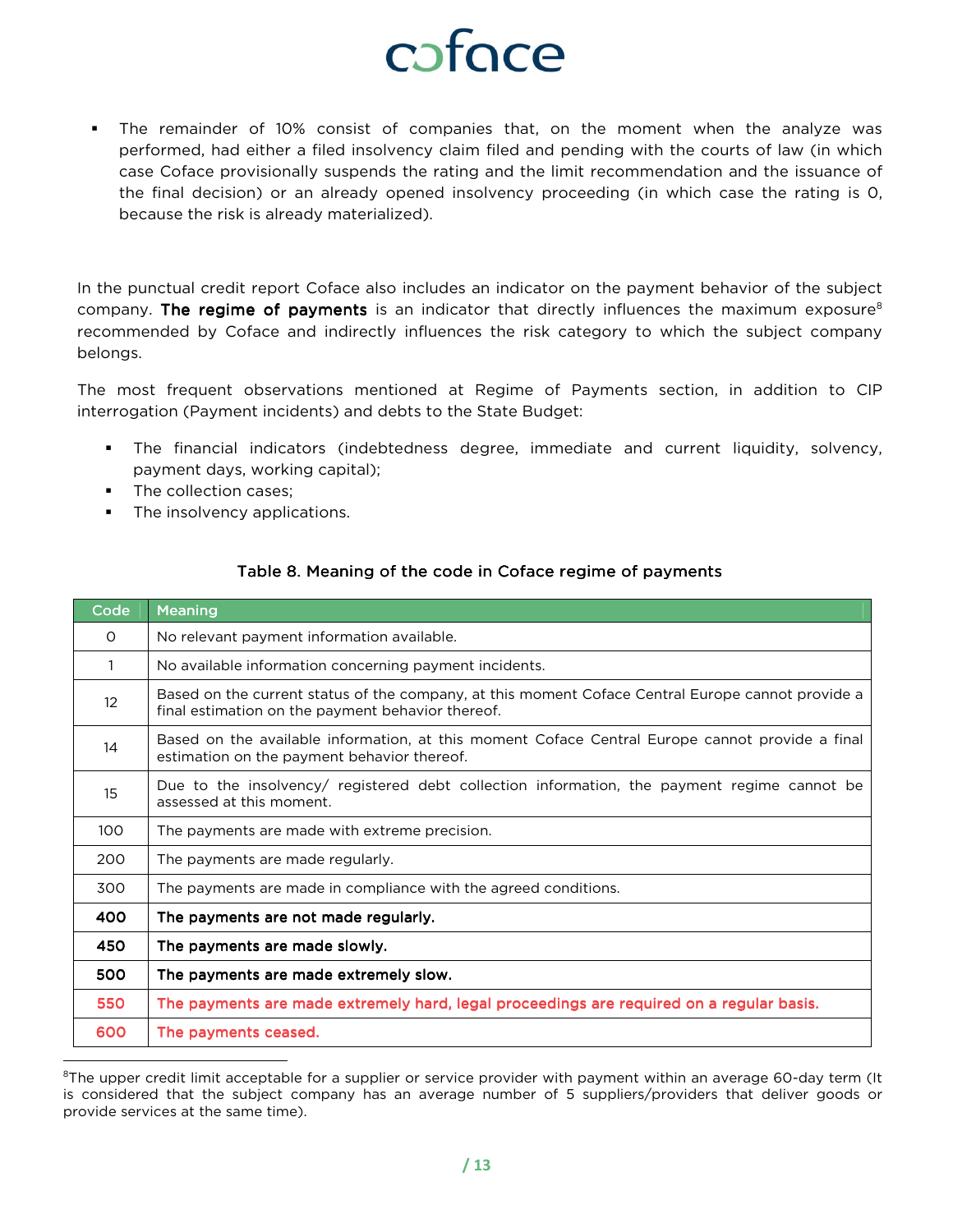By analyzing the distribution of companies verified by Coface during the first semester of the current year based on the payment behavior, we can notice as follows:

- No rating can be issued for 26% (due to the reasons mentioned in table 9, codes 0-15);
- 44% of the companies fail to make payments on a regular basis;
- **50%** of the companies make payments regularly and in compliance with the agreed conditions.





As a first conclusion based on the sample of companies analyzed by Coface during the first semester of the current year, we can find that approximately two thirds of the companies show an extremely high or significantly above the average insolvency risk, while approximately half of the companies record extremely slow payments. These conclusions are important, whereas the analyzed sample generates 48% of the turnover of all active companies in Romania.

Whereas most information in this survey show a depreciation signal concerning the companies' payment behavior in general, and of the medium, large and very large companies in particular, we will further focus on the internal data held by Coface and which refer to this segment of companies.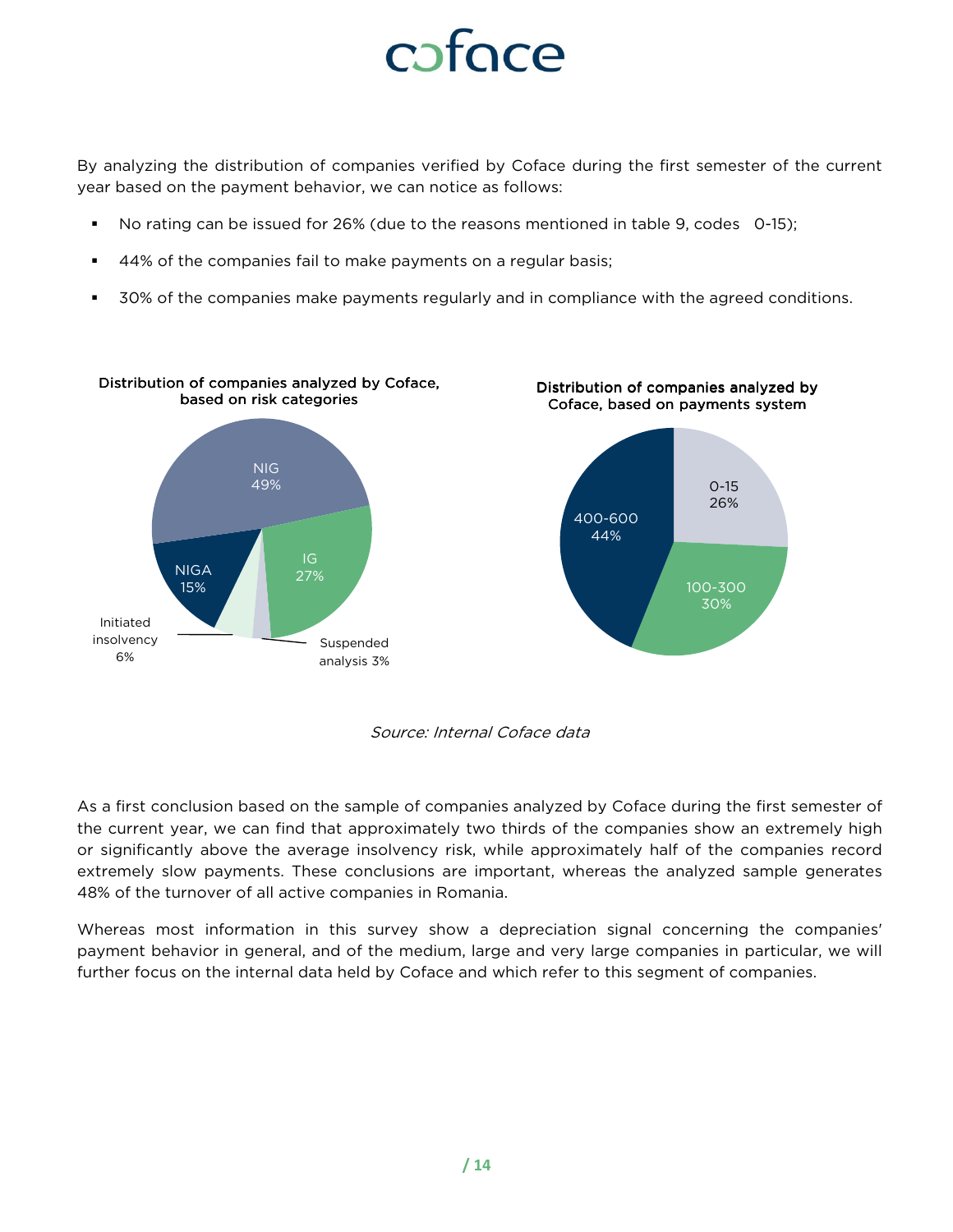Thus, table 10 shows the companies analyzed by Coface during the first half of year 2013, as well as during year 2012, the distribution of the average rating and recommended credit limits, this being based on various size categories. By analyzing such data we notice that:

- The higher the turnover amount of the analyzed companies, the lower marginal insolvency risk. Despite this, the average rating for all size categories classify the analyzed companies in the category of significantly above the average insolvency risk (NIG, rating 4 or 5).
- All risk categories register an increase of the average insolvency risk, where the largest decrease of the average rating is registered for the companies with a turnover that exceeds EUR 1 MIL.
- At the end of 2012 the companies with a turnover higher than EUR 50 MIL EUR were classified at the lower edge of the IG risk zone, while at the end of the first semester of the current year these were classified at the upper edge of the NIG risk zone.
- All risk categories register a decrease of the average value of the credit limit recommended by Coface, with significant decreases registered mainly for companies with a turnover that exceeds EUR 1 MIL.

| <b>Turnover category EUR</b>       | Average<br>turnover<br>(EUR) | Average<br>@rating<br>2013 | Averag<br>e<br>@rating<br>2012 | Average<br><b>MaxCredit</b><br>2013 (EUR) | Average<br><b>MaxCredit</b><br>2013 (EUR) | <b>Deviation</b><br><b>MaxCredit</b><br>13/12 |
|------------------------------------|------------------------------|----------------------------|--------------------------------|-------------------------------------------|-------------------------------------------|-----------------------------------------------|
| 1. BELOW EUR 0.5 MIL               | 167,743                      | 3.86                       | 3.98                           | 3.030                                     | 3.321                                     | $-9%$                                         |
| 2. EUR 0.5-1 MIL                   | 712.912                      | 4.86                       | 4.96                           | 15.457                                    | 16.012                                    | $-3%$                                         |
| 3. EUR 1-5 MIL                     | 2,236,195                    | 5.05                       | 5.40                           | 49,949                                    | 58.624                                    | $-15%$                                        |
| 4. EUR 5-10 MIL                    | 6.963.844                    | 5.25                       | 5.60                           | 153.333                                   | 185.214                                   | $-17%$                                        |
| 5. EUR 10-50 MIL                   | 20.883.304                   | 5.40                       | 5.89                           | 435.694                                   | 465.694                                   | $-6%$                                         |
| 6. EUR 50-100 MIL                  | 68.264.198                   | 5.69                       | 6.05                           | 1,181,857                                 | 1,281,857                                 | $-8%$                                         |
| 7. MORE THAN EUR 100<br><b>MIL</b> | 321,435,328                  | 5.79                       | 6.15                           | 1.417.774                                 | 1.617.774                                 | $-12%$                                        |
| <b>Grand Total</b>                 | 5,107,040                    | 4.42                       | 4.84                           | 63.245                                    | 73.245                                    | $-14%$                                        |

Table 9. Distribution of companies analyzed by Coface based on size category

Out of the 20,943 companies analyzed by Coface during the first semester of the current year, a number of 11,781 were also analyzed during 2012. Even though these companies only represent 56% of the total number of companies analyzed in H1 2013, these generate a value weight (turnover) of approximately 90%, and consequently we can consider that the most representative companies were analyzed during both considered periods of time. Furthermore, the 11,781 companies generate an overall turnover of EUR 95 BLN, representing approximately 42% of the turnover recorded by all active companies in Romania.

The information related to this sample are extremely important, because we can draw conclusions on the migration of companies from one risk category to another, for the period of time 2012-2013, for approximately 42% of the domestic economy. By analyzing the data of table 10 and also illustrated in the chart below, we can notice that the number of companies classified in the low insolvency risk categories decreased (the total deviation for 6-10 categories being of -617 companies), while the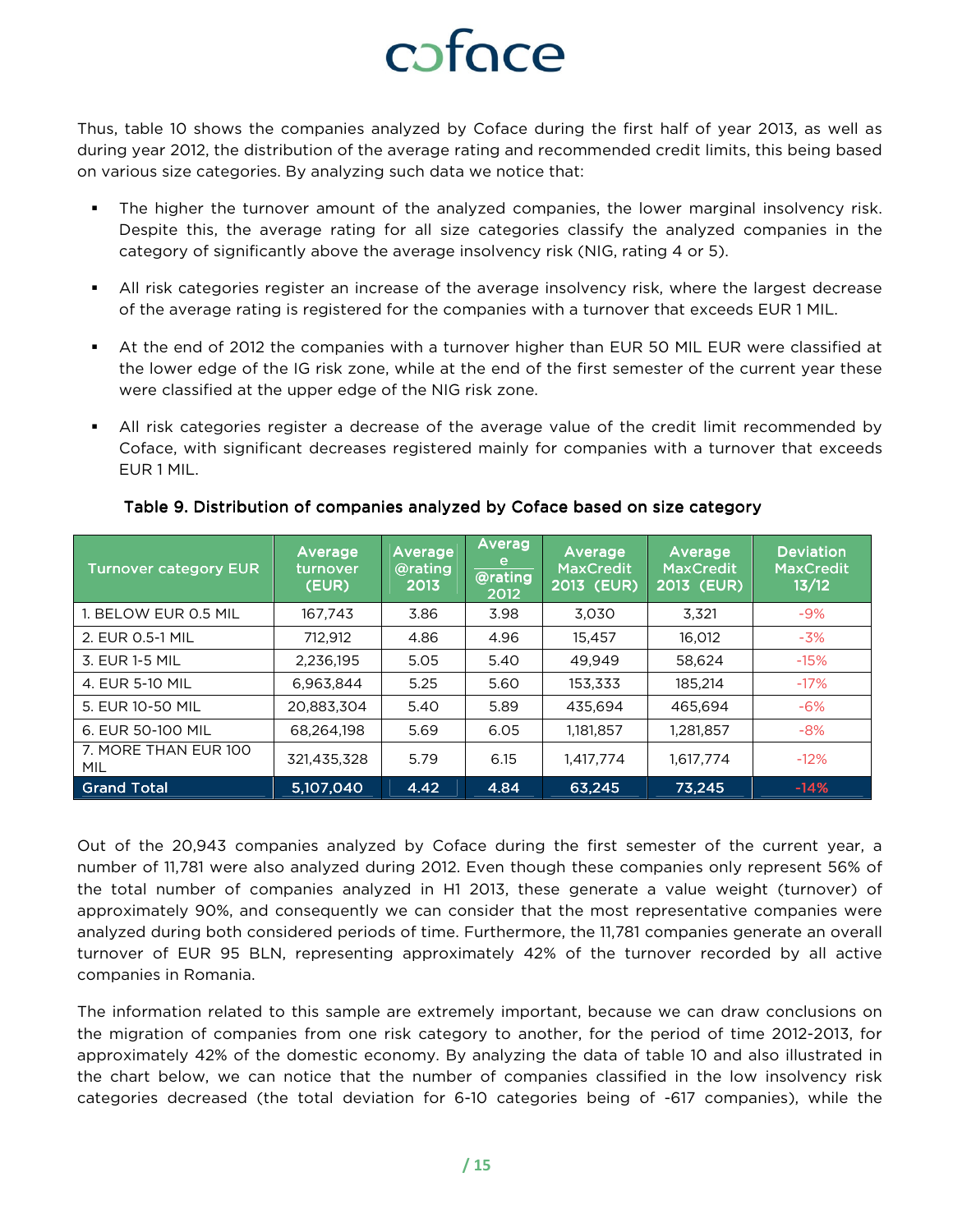number of companies classified in the high insolvency risk categories increased (+617 companies for the total of 0-5 categories).

| <b>Risk class</b> | @rating 2013 | @rating 2012 | <b>Deviation 2013-2012</b> |
|-------------------|--------------|--------------|----------------------------|
| $\circ$           | 478          | 178          | 300                        |
|                   | 48           | 69           | $-21$                      |
| 2                 | 383          | 350          | 33                         |
| 3                 | 938          | 915          | 23                         |
| $\overline{4}$    | 2,675        | 2,513        | 162                        |
| 5                 | 2,950        | 2,830        | 120                        |
| 6                 | 2,963        | 3,133        | $-170$                     |
| 7                 | 1,172        | 1,467        | $-295$                     |
| 8                 | 159          | 276          | $-117$                     |
| 9                 | 14           | 45           | $-31$                      |
| 10                |              | 5            | $-4$                       |
| <b>Total</b>      | 11,781       | 11,781       |                            |

#### Table 10. Distribution @rating 2012-2013

#### Distribution @rating 2012-2013



Source: Internal Coface data

Thus, by analyzing the distribution of companies in 2012 and 2013 per risk categories, we can notice the generalized downgrade phenomenon, which in most cases is equivalent with a decrease of the recommended commercial credit limit. In order to better understand this phenomenon and the impact on companies of various sizes, the chart below illustrates all 11,781 companies analyzed in 2012, as well as during the first semester of 2013, depending on the severity of the downgrade/upgrade and size of the companies. Thus, for all size categories, we can notice that the weight of downgraded companies shows an average of 25%, two times higher than the weight of upgraded companies, namely 12%.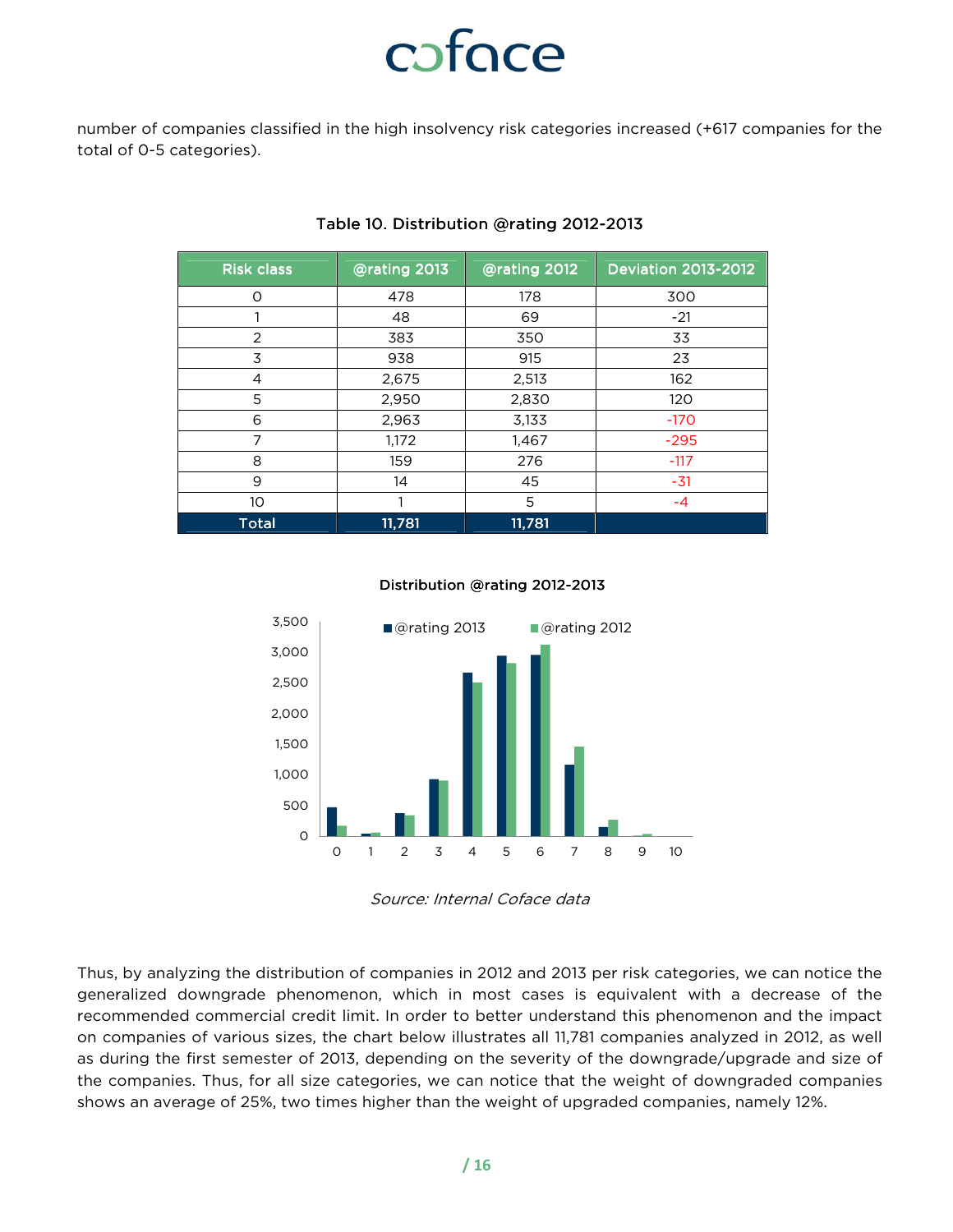### cofoce



Companies' migration per risk categories, depending on the turnover

However, as previously mentioned in this survey, the first semester of the current year registers a record number of insolvencies within companies with a turnover that exceeds EUR 1 MIL. Thus, it is important to further analyze the migration of companies from one risk category to another, within this segment.

To this end, the companies with a turnover that exceeds EUR 1 MIL analyzed by Coface during 2012 and the first semester of the current year were extracted. This generated a sample of 5,395 companies, with an average turnover of EUR 17.2 MIL and which represent 41% of the turnover of all active companies in Romania. The figures are set out in detail in the tables below.

| <b>ro</b><br>with                                        | The risk                | @rating Companies assessed during H1 2013 with a turnover > EUR 1 MIL |                |                |                |                |                |                |                |                |                   |                 |       |
|----------------------------------------------------------|-------------------------|-----------------------------------------------------------------------|----------------|----------------|----------------|----------------|----------------|----------------|----------------|----------------|-------------------|-----------------|-------|
| <b>2012</b>                                              | matrix                  | $\mathbf 0$                                                           |                | $\overline{2}$ | 3              | 4              | 5              | 6              | 7              | 8              | 9                 | 10 <sup>°</sup> | Total |
|                                                          | O                       | 70                                                                    |                |                |                |                |                | 2              |                |                |                   |                 | 74    |
|                                                          | 1                       |                                                                       | 4              | 3              | 3              |                |                |                |                |                |                   |                 | 11    |
| during<br>$1$ MIL                                        | $\overline{2}$          | 12                                                                    | $\overline{4}$ | 41             | 1 <sub>3</sub> | 16             | 7              | 2              |                |                |                   |                 | 95    |
| EUR<br>assessed<br>Λ<br>turnover<br>Companies<br>@rating | $\overline{\mathbf{3}}$ | 13                                                                    | 2              | 20             | 121            | 68             | 20             | $\overline{4}$ | 1              |                |                   |                 | 249   |
|                                                          | 4                       | 28                                                                    | $\overline{2}$ | 31             | 89             | 546            | 140            | 40             | $\overline{4}$ |                |                   |                 | 880   |
|                                                          | 5                       | 28                                                                    |                | 6              | 22             | 162            | 682            | 199            | 13             |                |                   |                 | 1,112 |
|                                                          | 6                       | 9                                                                     |                | $\overline{4}$ | 26             | 81             | 231            | 1160           | 149            | 6              |                   |                 | 1,666 |
|                                                          | $\overline{7}$          | 6                                                                     |                |                | $\overline{4}$ | 16             | 52             | 212            | 739            | 22             |                   |                 | 1,052 |
|                                                          | 8                       |                                                                       |                |                |                | $\overline{3}$ | $\overline{4}$ | 22             | 66             | 123            | 1                 |                 | 219   |
|                                                          | 9                       |                                                                       |                |                | 1              | 1              |                | 6              | 10             | $\overline{4}$ | $12 \overline{ }$ |                 | 34    |
|                                                          | 10                      |                                                                       |                |                |                |                | $\mathbf{1}$   | $\mathbf{1}$   |                |                |                   | 1               | 3     |
|                                                          | NO. INFO                | 95                                                                    | 2              | 36             | 96             | 263            | 251            | 328            | 151            | 11             |                   |                 | 1,233 |
|                                                          | Total                   | 262                                                                   | 14             | 141            | 375            | 1,157          | 1,389          | 1,976          | 1,133          | 166            | 14                |                 | 6,628 |

Table 11. Migration per risk categories of the companies with a turnover > EUR 1 MIL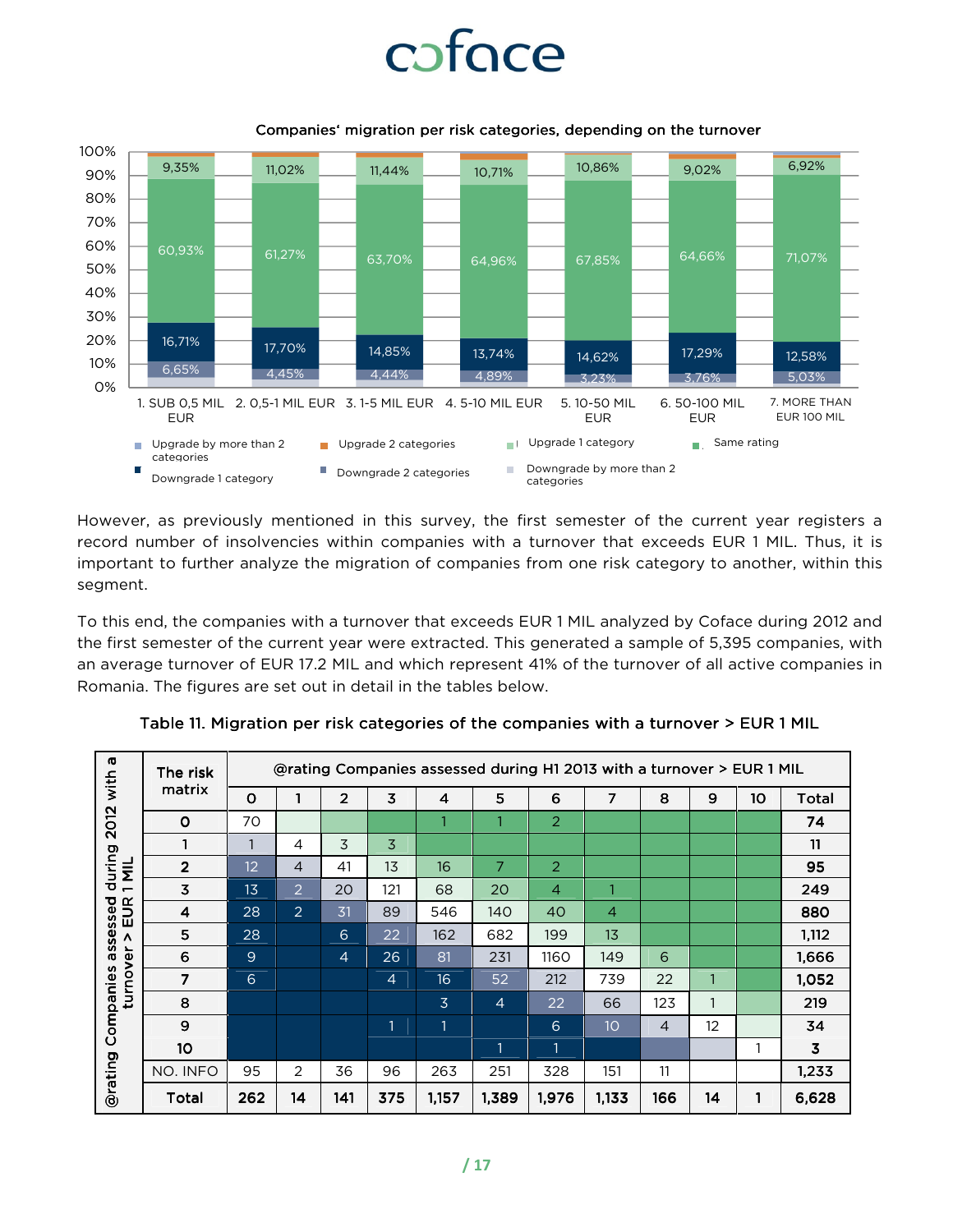|                  |                                                                                              | Number of<br>companies                | Average<br>turnover EUR<br><b>MIL</b> |  |
|------------------|----------------------------------------------------------------------------------------------|---------------------------------------|---------------------------------------|--|
| - 2012           | Total companies analyzed during both 2011                                                    | 5,395                                 | 17.20                                 |  |
|                  | and that represent 41% of the turnover sum of all active companies on 31.12.2012, namely EUR | 93 BLN, out of a total of EUR 226 BLN |                                       |  |
| out of<br>which: |                                                                                              |                                       |                                       |  |
|                  | @identical rating                                                                            | 3,499                                 | 19.20                                 |  |
|                  |                                                                                              |                                       |                                       |  |
|                  | Downgrade 1 class                                                                            | 789                                   | 15.00                                 |  |
|                  | Downgrade 2 classes                                                                          | 232                                   | 10.00                                 |  |
|                  | Downgrade more than 2<br>classes                                                             | 159                                   | 34.00                                 |  |
|                  |                                                                                              |                                       |                                       |  |
|                  | Upgrade 1 class                                                                              | 595                                   | 13.00                                 |  |
|                  | Upgrade 2 classes                                                                            | 99                                    | 13.50                                 |  |
|                  | Upgrade more than 2 classes                                                                  | 22                                    | 9.00                                  |  |

We can notice that the problems previously referenced in this survey through the record number of insolvencies concerning the companies with a turnover that exceeds EUR 1 MIL are confirmed through the analysis of the sample of companies verified by Coface during 2012 and during the first half of the current year, respectively.

Thus, the number of companies downgraded by Coface from within this segment of companies is by 64% higher than the number of upgraded companies, and the average turnover of the first is considerably higher!

#### 5. TERRITORIAL DISTRIBUTION OF INSOLVENT COMPANIES

The territorial distribution of insolvency cases registered during the first semester of the current year did not register significant changes compared to the circumstances of the same period of the previous year. Thus, the most affected three regions based on the number of insolvencies registered during the current year were S-E, S and N-W, respectively, which concentrate almost half of the overall insolvencies registered during the analyzed term.

The only region where the number of insolvencies registered during the first semester of the current year increased, compared to the same period of time of the previous year, is the S-W, while the Center region shows certain stabilization. The other regions registered a decreased number of insolvencies, compared to the first semester of the current year, with the highest decrease, of 26%, registered in the W region. It is worth mentioning that the W region registers two times less insolvency proceedings than the S-E region, while the number of active companies in both regions is similar.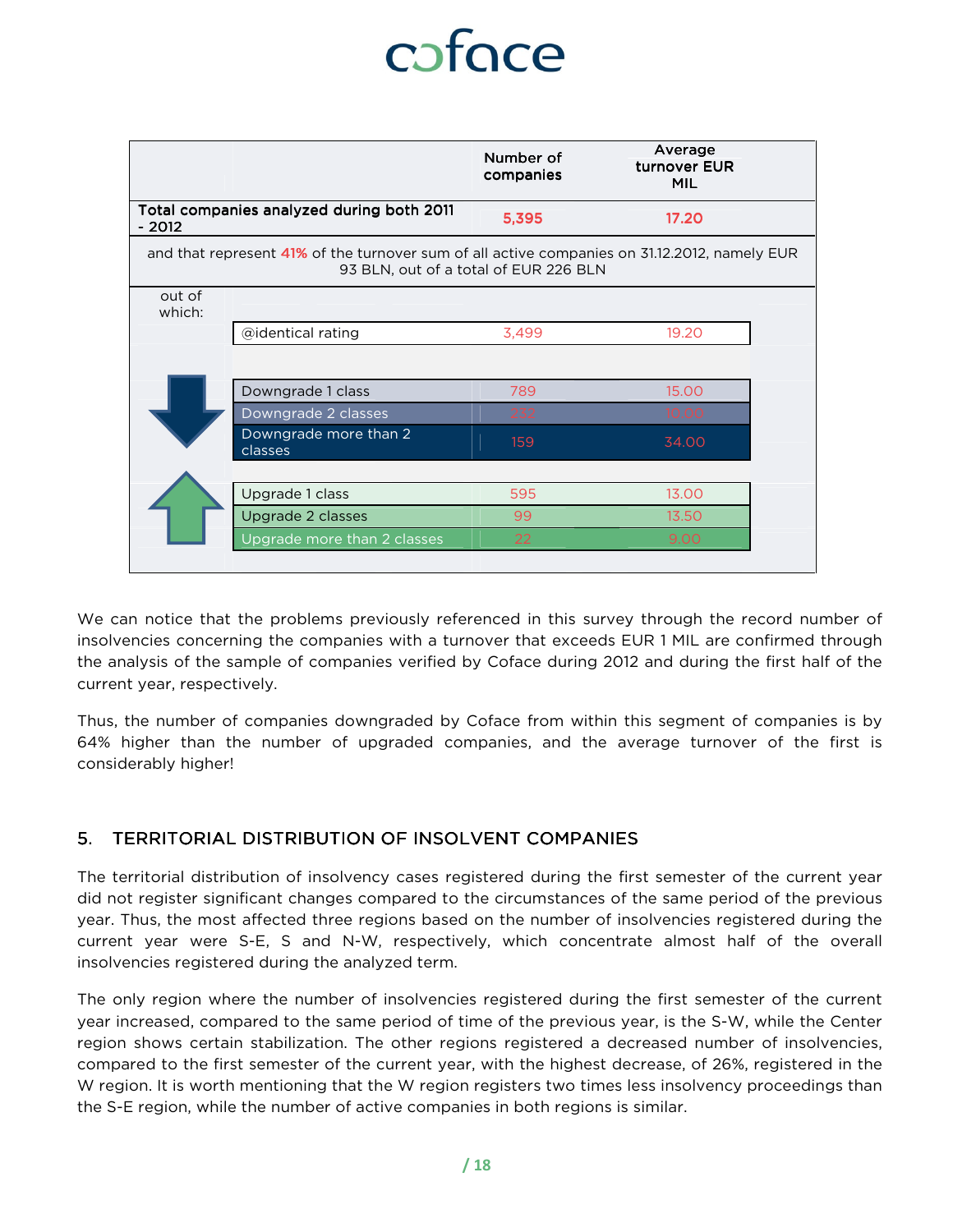

#### Table 12. Regional distribution of insolvent companies

| <b>Region</b>    | <b>Insolvencies</b><br>2013_H1 | <b>Weight H1_2013</b> | <b>Insolvencies</b><br>2012 H1 | <b>Deviation</b><br>2013-2012 |
|------------------|--------------------------------|-----------------------|--------------------------------|-------------------------------|
| $S-E$            | 2.104                          | 16.52%                | 2,300                          | $-8.52%$                      |
| S                | 1,885                          | 14.80%                | 2,328                          | $-19.03%$                     |
| $N-W$            | 1,865                          | 14.64%                | 2,191                          | $-14.88%$                     |
| Center           | 1.664                          | 13.06%                | 1,635                          | 1.77%                         |
| $N-E$            | 1,553                          | 12.19%                | 1,296                          | 19.83%                        |
| $S-W$            | 1.371                          | 10.76%                | 1,780                          | $-22.98%$                     |
| <b>Bucharest</b> | 1.273                          | 9.99%                 | 1,294                          | $-1.62%$                      |
| W                | 1.024                          |                       | 1,394                          | $-26.54%$                     |
| <b>TOTAL</b>     | 6,381                          | 100.00%               | 7,139                          | $-10.62%$                     |

Source: BPI, Data processed by Coface



Insolvencies 2013\_H1



Source: BPI, Data processed by Coface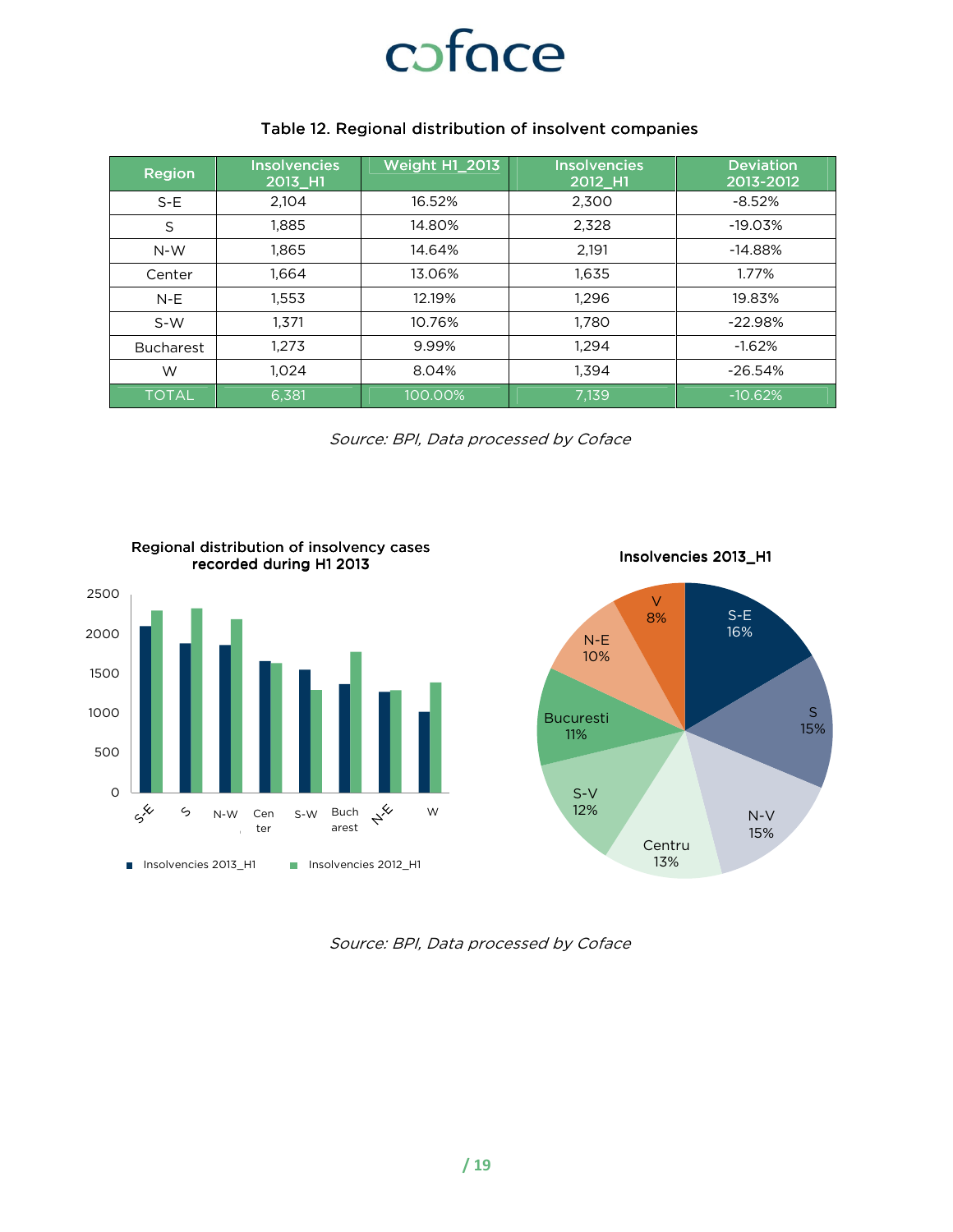

#### 6. METHODOLOGY REMARKS

 $\overline{a}$ 

In this study we took into account the insolvencies newly initiated in each of the analyzed periods (Semester 1 for the past 4 years), based on the data published by BPI (Bulletin of Insolvency Procedures).

For instance, all companies with insolvency procedures initiated between January - June, 2013 (according to BPI) and which are not registered as operating on July 31, 2013<sup>9</sup> (according to ONRC) were considered as insolvencies newly initiated during the first semester of the current year. A one month difference (July, 2013) was allowed for data centralization and enabled the processing of most data registered in ONRC statistics with a certain delay from the publication thereof in BPI.

The analysis of financial indicators for the companies taken into account was exclusively based on the financial statements submitted with MoF during the analyzed period and on the data processed by Coface.

<sup>&</sup>lt;sup>9</sup>We only took into account the companies subject to Law 85/2006 whose status is Bankrupt/ Insolvent/ Erased (according to ONRC). We did not take into account the companies subject to Law 359/2004 or 31/1990, neither the companies which were still undergoing reorganization on 31.05.2013.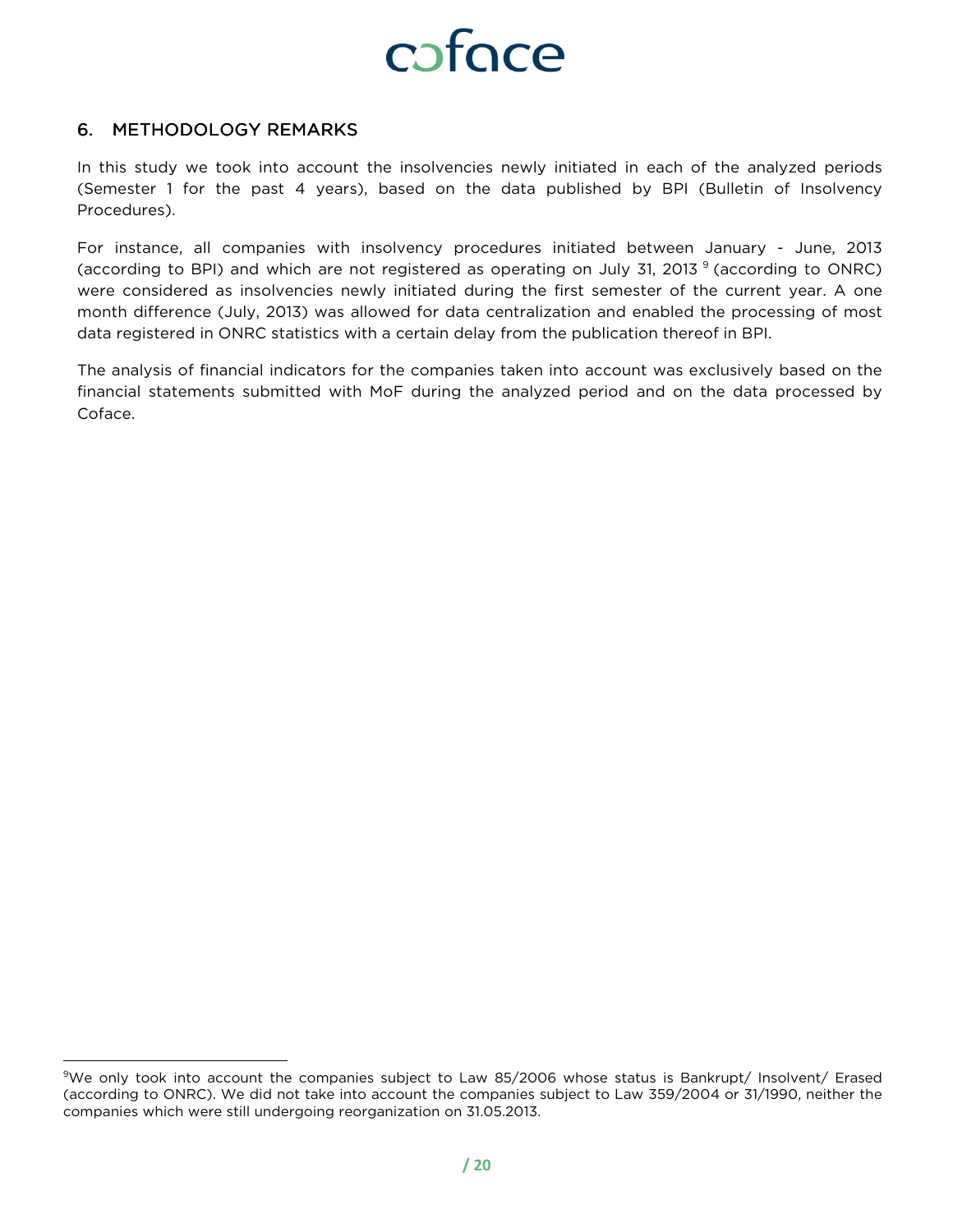

#### Note

This presentation contains solely the intellectual property of the author as of the date hereof and in compliance with the data available at such date. The document was drafted based on various/several sources deemed as solid and reliable. However, the author does not warrant in any way that the information herein are true, accurate and complete.

The presentation and analysis of the data are provided in good faith and for information purposes only. As an addition hereto, other information will be collected by the reader, in a different manner. The author waives any liability regarding the loss incurred following the use or reliance on the data set out herein.

The reader is not authorized to extract nor to reproduce this material and the impliedly contained analysis for personal or internal use, unless he/she clearly mentions the author. Also, the written consent of the author is required for any public statements or for any other commercial purposes.